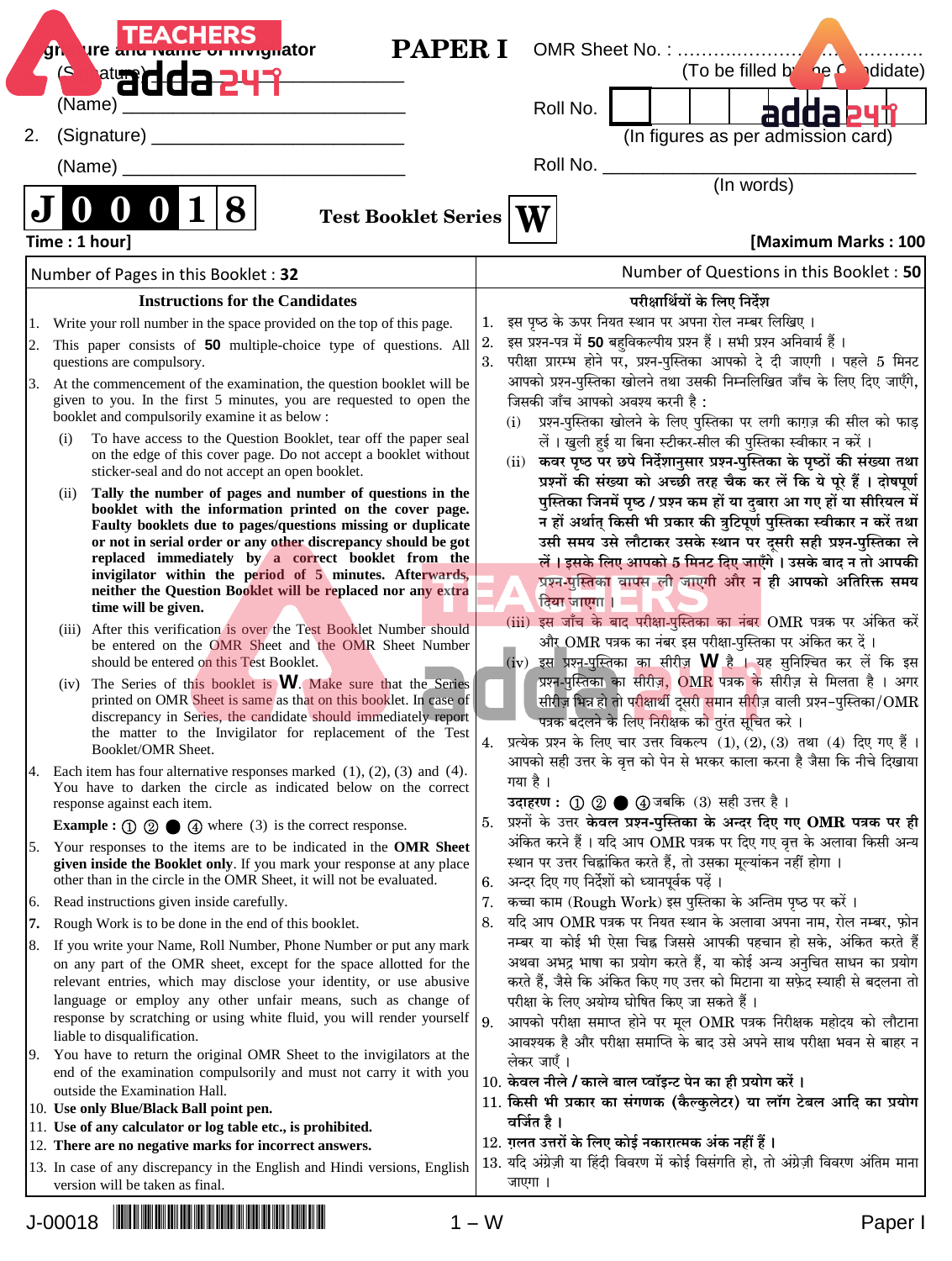## **PAPER I**

## **General Paper on Teaching and Research Aptitude**

*Note : This paper contains fifty (50) objective type questions of two (2) marks each. All questions are compulsory.*

- **1.** From the following list of statements, select those which indicate the characteristics and basic requirements of teaching.
	- (i) Teaching implies communication.
	- (ii) Teaching is like selling goods.
	- (iii) Teaching means managing and monitoring.
	- (iv) Teaching implies influencing others.
	- (v) Teaching requires convincing others.
	- (vi) There can be no teaching without infrastructural support.

Choose the correct answer from the code given below :

## **Code :**

- (1) (i), (iii) and (iv) (2) (i), (ii) and (iii)
- (3) (iv), (v) and (vi) (4) (ii), (v) and (vi)
- **2.** What is the purpose underlying the use of teaching aids ?
	- (1) To make the lessons interesting
	- (2) To capture the students' attention
	- (3) To enhance access to technological resources
	- (4) To optimise learning outcomes
- **3.** In the two lists given below, List I provides the list of teaching methods, while List II indicates the factors helpful in rendering them effective. Match the two lists and choose the correct answer from the code given below.

|                             | List I               | (Teaching methods) |       |                                    | List II<br>(Factors helpful in making them effective)              |
|-----------------------------|----------------------|--------------------|-------|------------------------------------|--------------------------------------------------------------------|
| (a)                         |                      | Expository method  |       | (i)                                | Trust and openness in relationship                                 |
| (b)                         | Investigative method |                    |       | (ii)                               | Freedom to choose a theme and scope for frank<br>exchange of ideas |
| $\left( \mathbf{c} \right)$ | Discussion method    |                    |       | (iii)                              | Creating a challenge to address the problems                       |
| (d)                         | Personalised method  |                    |       | (iv)                               | Systematic, step-by-step presentation                              |
|                             |                      |                    | (v)   | Maximising infrastructural support |                                                                    |
| <b>Code:</b>                |                      |                    |       |                                    |                                                                    |
|                             | (a)                  | (b)                | (c)   | (d)                                |                                                                    |
| (1)                         | (iv)                 | (iii)              | (ii)  | (i)                                |                                                                    |
| (2)                         | (i)                  | (ii)               | (iii) | (iv)                               |                                                                    |
| (3)                         | (ii)                 | (iii)              | (iv)  | (v)                                |                                                                    |
|                             |                      |                    |       |                                    |                                                                    |

#### **Code :**

|            | (a)   | ( <b>b</b> ) | (c)   | (d)  |
|------------|-------|--------------|-------|------|
| (1)        | (iv)  | (iii)        | (ii)  | (i)  |
| (2)        | (i)   | (ii)         | (iii) | (iv) |
| <b>(3)</b> | (ii)  | (iii)        | (iv)  | (v)  |
| (4)        | (iii) | (i)          | (ii)  | (iv) |
|            |       |              |       |      |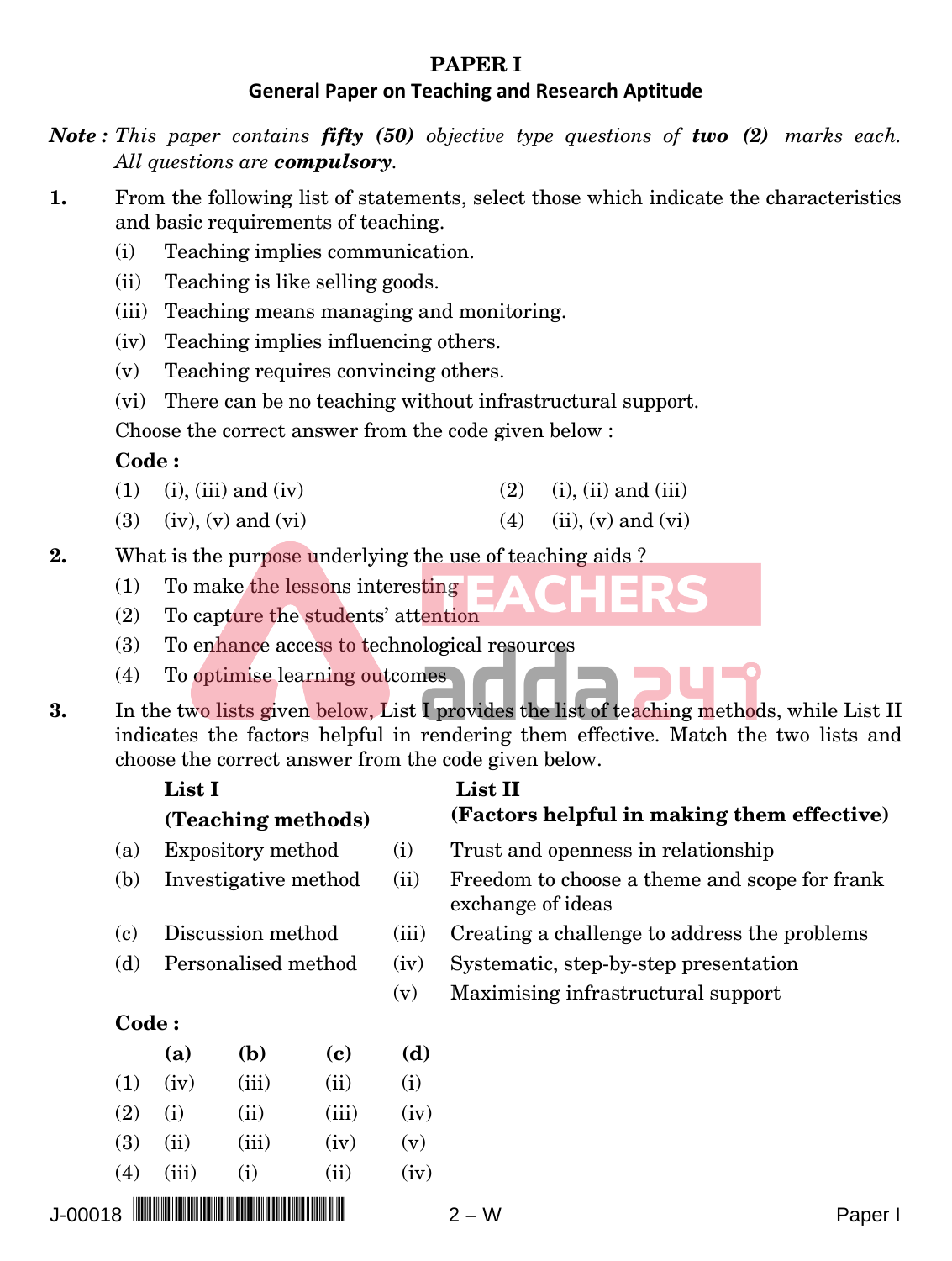#### प्रश्न-पत्र I

## शिक्षण और शोध अभिरुचि का सामान्य प्रश्न-पत्र

- इस प्रश्न-पत्र में **पचास (50)** बह-विकल्पीय प्रश्न हैं । प्रत्येक प्रश्न के **दो (2)** अंक हैं । सभी प्रश्न निर्देश : अनिवार्य हैं ।
- निम्नलिखित कथन सूची में उन्हें चुनिए, जो शिक्षण की मूल अपेक्षाओं और विशेषताओं को इंगित करते हैं । 1.
	- शिक्षण में सम्प्रेषण निहित है।  $(i)$
	- (ii) शिक्षण वस्तुओं के विक्रय जैसा है।
	- (iii) शिक्षण का अर्थ प्रबंधन और प्रबोधन है ।
	- (iv) शिक्षण में अन्य को प्रभावित करना निहित है।
	- (v) शिक्षण में अन्य व्यक्तियों को आश्वस्त करना निहित है।
	- (vi) अधिसंरचनात्मक समर्थन के बिना कोई शिक्षण नहीं हो सकता।

नीचे दिए गए कूट में से सही उत्तर को चुनिए:

## कूट:

- $(1)$  (i), (iii) और (iv)  $(2)$  $(i)$ ,  $(ii)$  और  $(iii)$
- $(3)$   $(iv)$ ,  $(v)$  और  $(vi)$  $(ii)$ ,  $(v)$  और  $(vi)$  $(4)$
- शिक्षण सहायक सामग्रियों के अनुप्रयोग का प्रयोजन क्या है ?  $\overline{2}$ .
	- (1) पाठ को रुचिकर बनाना
	- $(2)$  छात्रों का ध्यान आकर्षित करना
	- (3) प्रौद्योगिकीय संसाधनों तक पहुँच में अभिवृद्धि करना
	- अधिगम परिणामों को इष्टतम बनाना  $(4)$

नीचे दो सूचियाँ दी गई हैं । सूची I में शिक्षण विधियाँ दी गई हैं, जबकि सूची II में उन्हें प्रभावी बनाने में सहायक 3. कारक इंगित किए गए हैं । इन दोनों सूचियों को सुमेलित कीजिए और नीचे दिए गए कू<mark>ट</mark> में से सही उत्तर को चनिए।

# सूची I

## (शिक्षण विधियाँ)

व्याख्यात्मक (वर्णनात्मक) विधि  $(a)$ 

#### अन्वेषणात्मक विधि  $(h)$

- परिचर्चा विधि  $(c)$
- $(d)$  वैयक्तिक विधि

## सूची II

## (उन्हें प्रभावी बनाने में सहायक कारक)

- (i) संबंधों में विश्वास और खुलापन
- (ii) किसी प्रकरण के चयन की स्वतंत्रता और विचारों के स्पष्ट आदान-प्रदान की गुंजाइश
- (iii) समस्याओं पर ध्यान देने के लिए एक चुनौती पैदा करना
- (iv) व्यवस्थित, सोपानिक प्रस्तुति
- (v) अधिसंरचनात्मक अवलंब को अधिकतम करना

कूट :

|                                  | (a)   | (b)   | (c)   | (d)  |
|----------------------------------|-------|-------|-------|------|
| (1)                              | (iv)  | (iii) | (ii)  | (i)  |
| (2)                              | (i)   | (ii)  | (iii) | (iv) |
| (3)                              | (ii)  | (iii) | (iv)  | (v)  |
| (4)                              | (iii) | (i)   | (ii)  | (iv) |
| <b>J-00018  IIIIIIIIIIIIIIII</b> |       |       |       |      |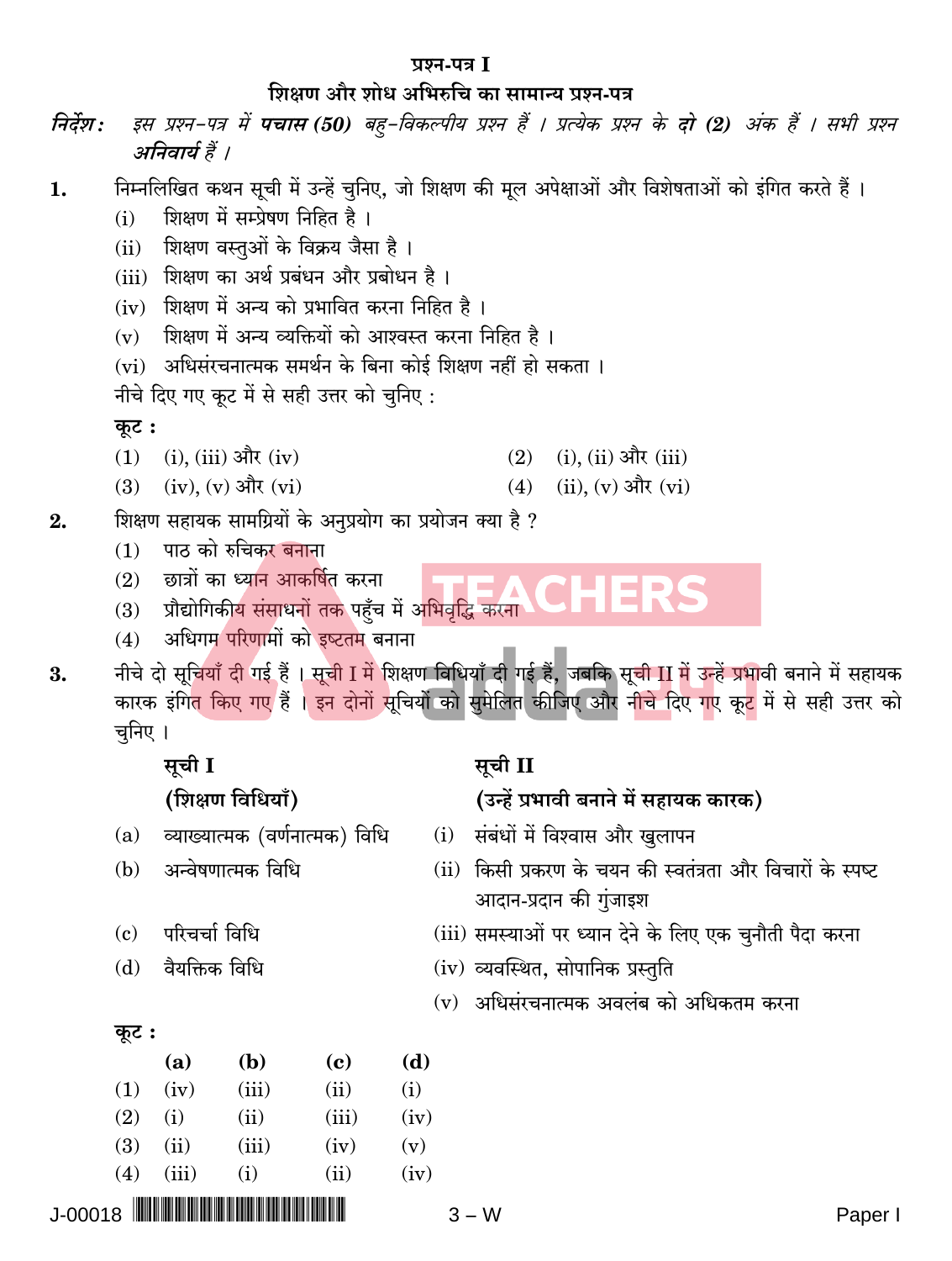- **4.** Below are given statements pertaining to evaluation systems. Identify those which correctly explain them.
	- (i) Criterion-Referenced Testing (CRT) focuses on a delimited domain of learning tasks.
	- (ii) Norm-Referenced Testing (NRT) requires a clearly defined group.
	- (iii) Formative tests are given at the end of a course.
	- (iv) Both Norm-Referenced Testing (NRT) and Criterion-Referenced Testing (CRT) use the same type of test items.
	- (v) Summative tests are used regularly during teaching transactions.
	- (vi) Mastery tests are examples of Norm-Referenced Testing.

Choose the correct answer from the code given below :

#### **Code :**

- $(1)$   $(i)$ ,  $(ii)$  and  $(iii)$
- $(2)$  (i), (ii) and (iv)
- $(3)$   $(iv)$ ,  $(v)$  and  $(vi)$
- (4) (ii),  $(v)$  and  $(vi)$
- **5.** In the list given below, identify those key teaching behaviours which have been observed to be contributive to effectiveness.
	- (i) Lesson clarity
	- (ii) Probing
	- (iii) Teacher-task orientation
	- (iv) Student success rate
	- (v) Instructional variety
	- (vi) Using student ideas

Choose the correct answer from the code given below :

#### **Code :**

- (1) (i), (ii), (iii) and (iv) (2) (iii), (iv), (v) and (vi)
- (3) (i), (iii), (iv) and (v) (4) (ii), (iii), (v) and (vi)



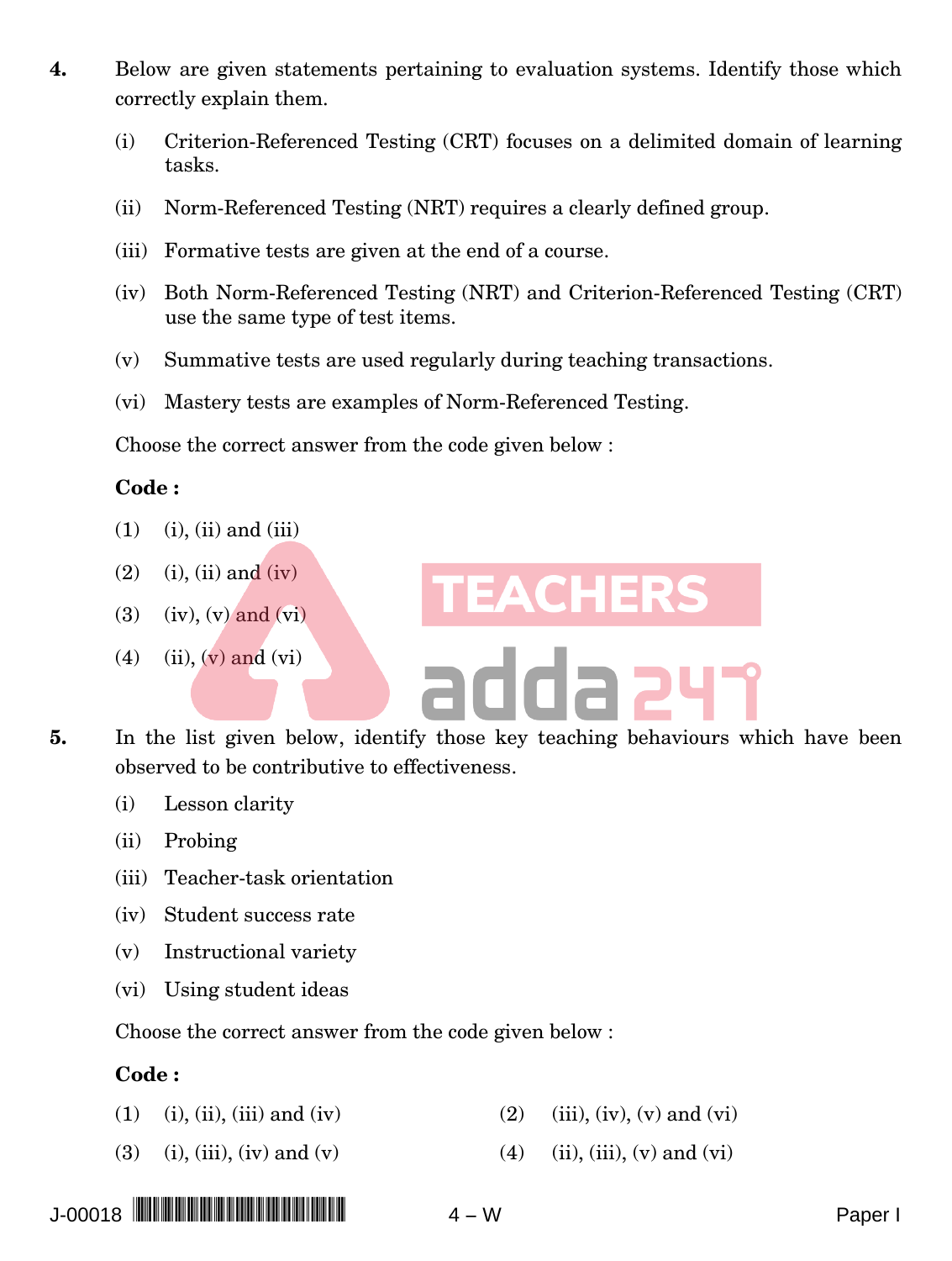- नीचे मुल्यांकन प्रणालियों से संबंधित कथन दिए गए हैं । उन कथनों को चुनिए. जो इन प्रणालियों की सही  $\overline{4}$ . व्याख्या करते हैं ।
	- निकष-संदर्भित परीक्षण (सी.आर.टी.) अधिगम कार्यों के अनुसीमित अनुक्षेत्र पर बल देता है।  $(i)$
	- मानक-संदर्भित परीक्षण (एन.आर.टी.) के लिए एक सुस्पष्ट रूप में परिभाषित समूह की आवश्यकता होती  $(ii)$ है ।
	- (iii) निर्माणात्मक परीक्षण पाठ्यचर्या की क्रियान्विति के पश्चात दिए जाते हैं।
	- (iv) मानक-संदर्भित परीक्षण (एन.आर.टी.) और निकष-संदर्भित परीक्षण (सी.आर.टी.) दोनों एक ही प्रकार के प्रश्न पदों का अनुप्रयोग करते हैं।
	- शिक्षण क्रियान्वयन की अवधि में संकलनात्मक परीक्षणों का नियमित उपयोग होता है।  $(v)$
	- (vi) प्रभुत्व परीक्षण, मानक-संदर्भित परीक्षण के उदाहरण हैं।
	- नीचे दिए गए कूट में से सही उत्तर को चुनिए:

## कुट:

- $(1)$  $(i)$ ,  $(ii)$  और  $(iii)$
- $(2)$  $(i)$ ,  $(ii)$  और  $(iv)$
- (iv),  $(v)$  और  $(vi)$  $(3)$
- $(ii)$ ,  $(v)$  और  $(vi)$  $(4)$
- नीचे दी गई सूची में, उन प्रमुख शिक्षण व्यवहारों की पहचान कीजिए, जिन्हें प्रभाविता की दृष्टि से सहायक पाया 5. गया है।
	- पाठ की स्पष्टता  $(i)$
	- अन्वेषी प्रश्न  $(ii)$
	- (iii) शिक्षक-कार्य अभिमुखता
	- $(iv)$  छात्र की सफलता दर
	- अनुदेशनात्मक विविधता  $(v)$
	- (vi) छात्र के विचारों का उपयोग
	- नीचे दिए गए कूट में से सही उत्तर को चुनिए:

## कूट :

- $(i)$ ,  $(ii)$ ,  $(iii)$  और  $(iv)$  $(1)$
- $(i)$ ,  $(iii)$ ,  $(iv)$  और  $(v)$  $(3)$
- (iii), (iv), (v) और (vi)  $(2)$

CHERS

 $(ii), (iii), (v)$  और  $(vi)$  $(4)$ 

 $5 - W$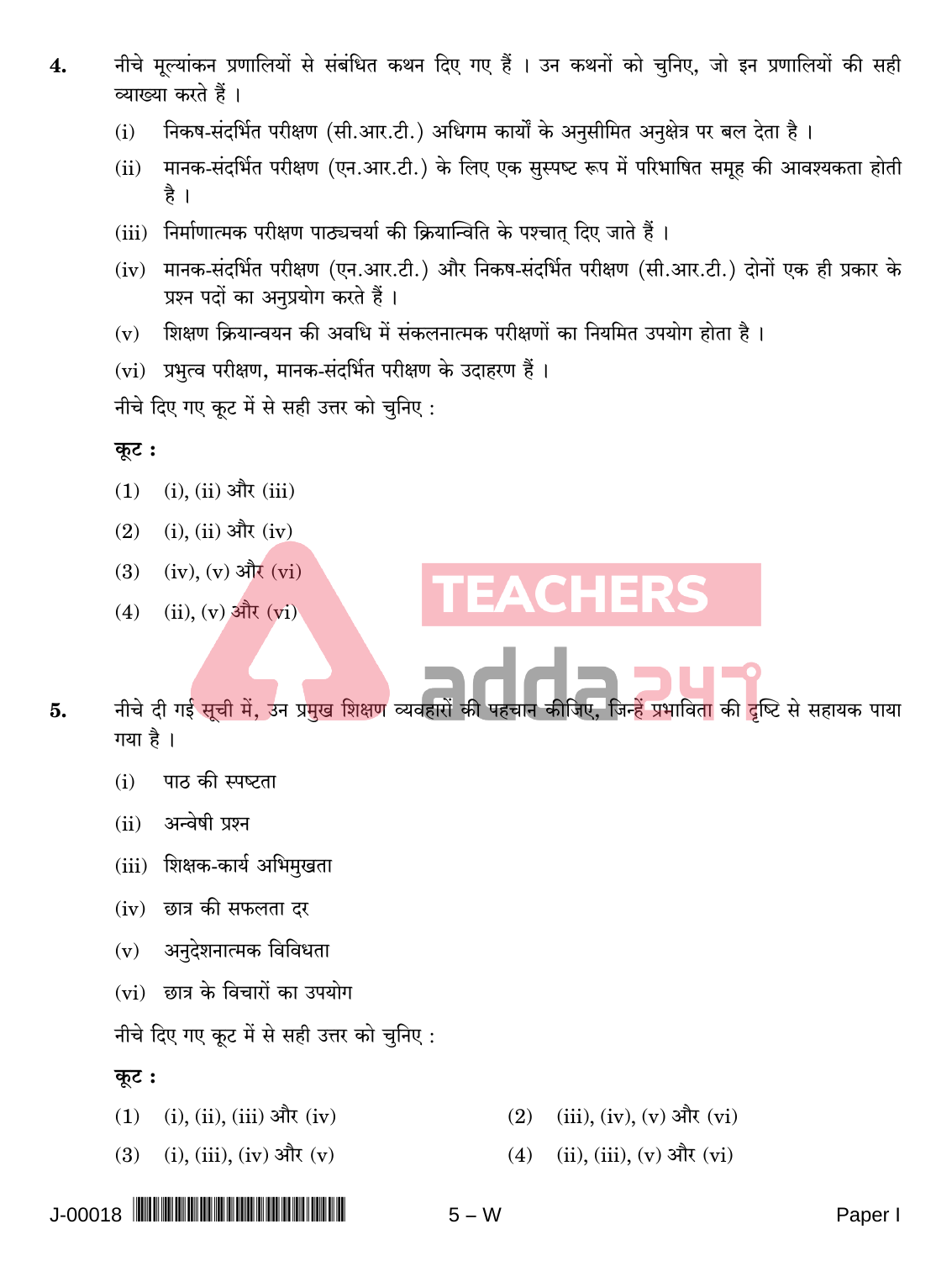- **6.** Identify the correct order of the following components which are interrelated in research.
	- (i) Observation
	- (ii) Hypothesis making
	- (iii) Developing concepts
	- (iv) Deducing the consequences of theories
	- (v) Methods employed to obtain them

Choose the correct answer from the code given below :

#### **Code :**

- $(1)$   $(v)$ ,  $(iv)$ ,  $(iii)$ ,  $(ii)$  and  $(i)$
- (2) (i), (iii), (ii), (iv) and (v)
- (3) (ii), (iii), (i), (iv) and (v)
- (4) (iv), (v), (iii), (ii) and (i)

**7.** In the list given below, identify those statements which correctly describe the meaning and characteristics of research.

(i) Research is a method of improving our common sense.

- (ii) Deductive and inductive methods get integrated in a research process.
- (iii) Research is creativity and charisma.
- (iv) Research is the use of scientific method to provide answers to meaningful questions.
- (v) Method of consulting and using experience is called research.
- (vi) The answers provided by research can be empirically verified.

Choose the correct answer from the code given below :

## **Code :**

- $(1)$   $(ii)$ ,  $(iv)$  and  $(vi)$
- $(2)$   $(i)$ ,  $(ii)$  and  $(iii)$
- $(3)$   $(iv)$ ,  $(v)$  and  $(vi)$
- $(4)$  (i), (iii) and (v)

J-00018 \*J-00018 PAPER I\* <sup>6</sup> <sup>−</sup> <sup>W</sup> Paper I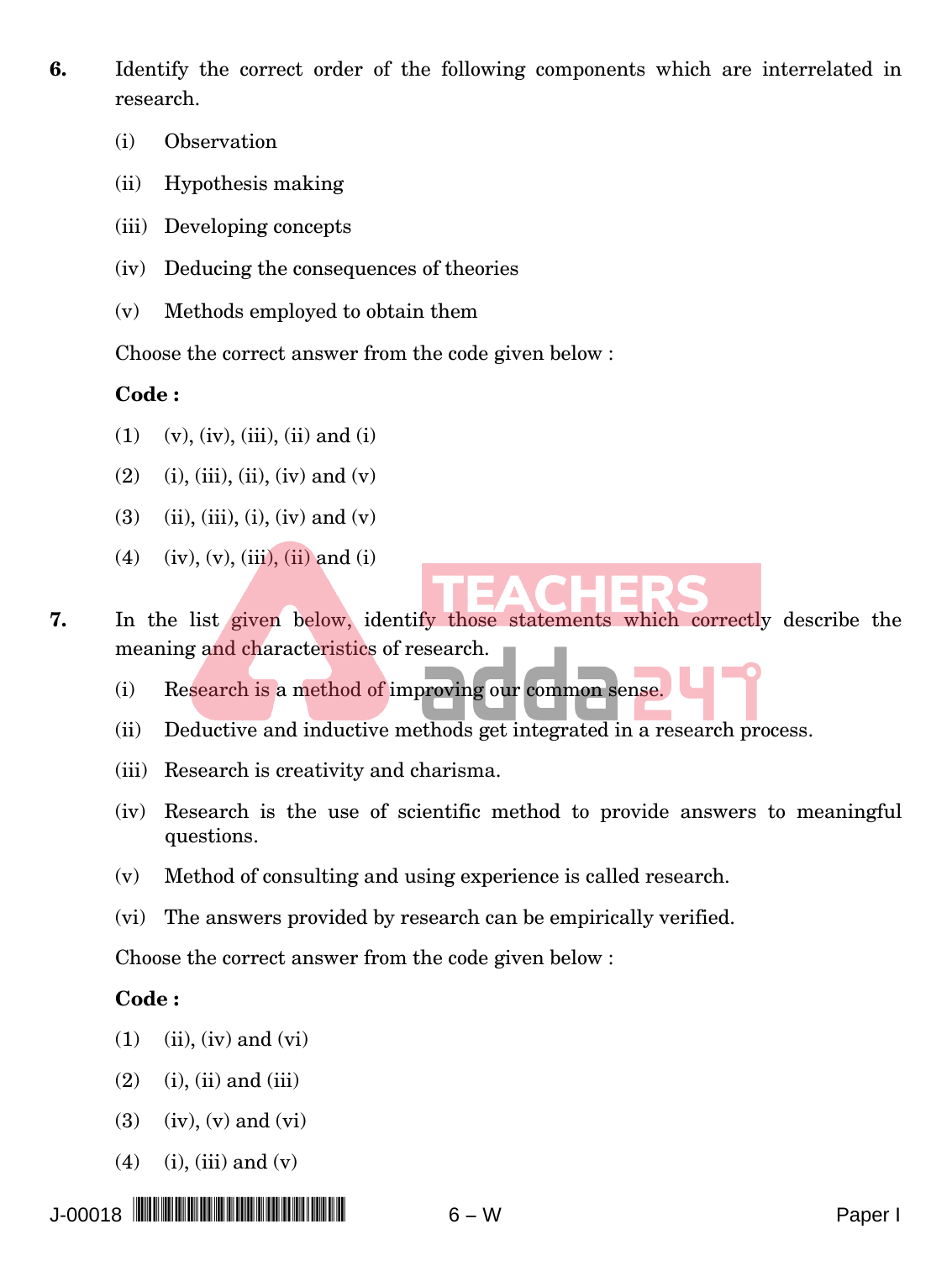- शोध में अंतर-संबंधित निम्नलिखित घटकों के सही क्रम की पहचान कीजिए । 6.
	- प्रेक्षण  $(i)$
	- परिकल्पना निर्माण  $(ii)$
	- (iii) सम्प्रत्ययों का विकास
	- सिद्धांतों के परिणामों को निगमित करना  $(iv)$
	- इन्हें पाने के लिए प्रयुक्त विधियाँ  $(v)$

नीचे दिए गए कूट में से सही उत्तर को चुनिए:

## कूट :

- $(v)$ ,  $(iv)$ ,  $(iii)$ ,  $(ii)$  और  $(i)$  $(1)$
- (i), (iii), (ii), (iv) और (v)  $(2)$
- (ii), (iii), (i), (iv) और (v)  $(3)$
- $(iv), (v), (iii), (ii)$  और  $(i)$  $(4)$

- नीचे दी गई सूची में, उन कथनों की पहचान कीजिए, जो शोध के अर्थ और विशेषताओं का सही ढंग से वर्णन 7. करते हैं।
	- शोध हमारी सामान्य बुद्धि में सुधार की एक विधि  $(i)$
	- शोध प्रक्रिया में निगमनात्मक और आगमनात्मक विधियाँ समन्वित हो जाती हैं।  $(ii)$
	- (iii) शोध सृजनशीलता और एक करिश्मा है।
	- शोध सार्थक प्रश्नों के उत्तर प्रदान करने में वैज्ञानिक विधि का उपयोग है।  $(iv)$
	- परामर्श की विधि और अनुभव के अनुप्रयोग को शोध कहा जाता है।  $(v)$
	- शोध द्वारा प्रदत्त उत्तरों को इन्द्रियानुभविक ढंग से सत्यापित किया जा सकता है।  $(vi)$

नीचे दिए गए कूट में से सही उत्तर को चुनिए:

## कूट:

- $(ii)$ ,  $(iv)$  और  $(vi)$  $(1)$
- $(i)$ ,  $(ii)$  और  $(iii)$  $(2)$
- $(iv)$ ,  $(v)$  और  $(vi)$  $(3)$
- (i), (iii) और  $(v)$  $(4)$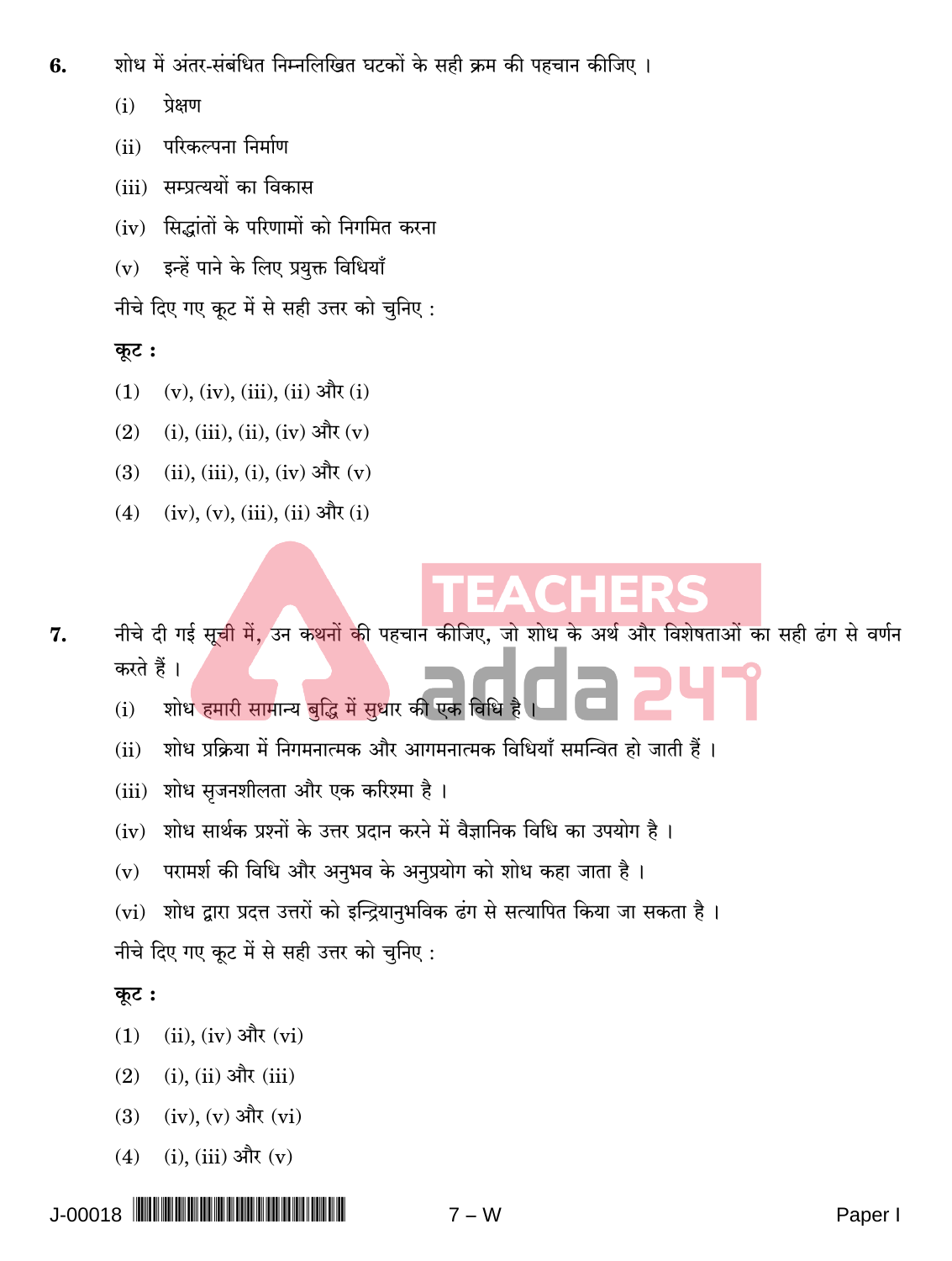**8.** In the two lists given below, List I provides the types of research methods, while List II indicates the critical features associated with them. Match the two lists and choose the correct answer from the code given below.

| List I<br>List II<br>(Critical features)<br>(Research methods)<br>(i)<br>(a)<br>Ex-post facto method<br>Finding out the status based on a study of<br>a large sample<br>(b)<br>Case study method<br>(ii)<br>Interpretation of thoughts of a great<br>thinker<br>(iii)<br>$\left( \mathbf{c}\right)$<br>Philosophical method<br>Intervention based ameliorative approach<br>(d)<br>(iv)<br>Causal comparison and correlational<br>Descriptive survey method<br>studies<br>In-depth study of a unit specified for the<br>(v)<br>purpose<br><b>Code:</b> |  |
|-------------------------------------------------------------------------------------------------------------------------------------------------------------------------------------------------------------------------------------------------------------------------------------------------------------------------------------------------------------------------------------------------------------------------------------------------------------------------------------------------------------------------------------------------------|--|
|                                                                                                                                                                                                                                                                                                                                                                                                                                                                                                                                                       |  |
|                                                                                                                                                                                                                                                                                                                                                                                                                                                                                                                                                       |  |
|                                                                                                                                                                                                                                                                                                                                                                                                                                                                                                                                                       |  |
|                                                                                                                                                                                                                                                                                                                                                                                                                                                                                                                                                       |  |
|                                                                                                                                                                                                                                                                                                                                                                                                                                                                                                                                                       |  |
|                                                                                                                                                                                                                                                                                                                                                                                                                                                                                                                                                       |  |
|                                                                                                                                                                                                                                                                                                                                                                                                                                                                                                                                                       |  |
| (a)<br>( <b>b</b> )<br>(d)<br>(c)                                                                                                                                                                                                                                                                                                                                                                                                                                                                                                                     |  |
| (iii)<br>(ii)<br>(iv)<br>(1)<br>(i)                                                                                                                                                                                                                                                                                                                                                                                                                                                                                                                   |  |

EACHERS

adda 241

- **9.** A researcher uses parametric test in lieu of non-parametric test for analysis and interpretation of results. This may be described as a case of
	- (1) Unethical research practice

(2) (ii) (iii) (iv) (v)

 $(3)$  (i) (iii) (ii) (v)

(4) (iv) (v) (ii) (i)

- (2) Malpractice in reporting of results
- (3) Technical lapse in handling data
- (4) Manipulation of research results
- **10.** Which of the following provides more latitude to the researcher for creative expression ?
	- (1) Thesis writing
	- (2) Writing of a research article
	- (3) Presentation of a conference paper
	- (4) Preparing a research synopsis

J-00018 \*J-00018 PAPER I\* <sup>8</sup> <sup>−</sup> <sup>W</sup> Paper I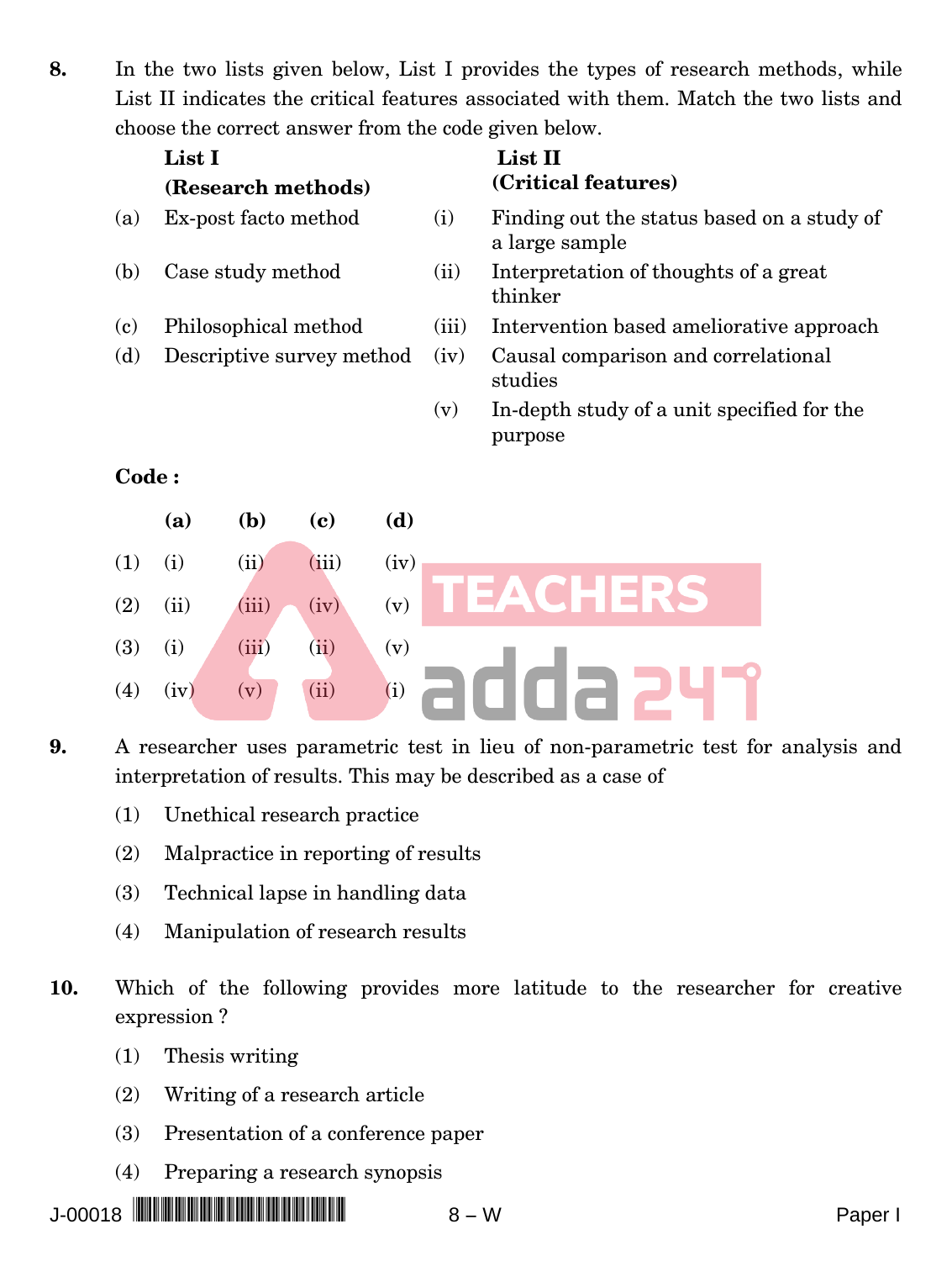नीचे दो सूचियाँ दी गई हैं । सूची I में शोध विधियों के प्रकार दिए गए हैं, जबकि सूची II में उनसे संबद्ध 8. महत्त्वपूर्ण विशेषताएँ इंगित की गई हैं । इन दोनों सुचियों को सुमेलित कीजिए और नीचे दिए गए कुट में से सही उत्तर को चनिए ।

|       | सूची I                    |       |       |      |       | सूची II                                                        |
|-------|---------------------------|-------|-------|------|-------|----------------------------------------------------------------|
|       | (शोध विधियाँ)             |       |       |      |       | (महत्त्वपूर्ण विशेषताएँ)                                       |
| (a)   | कार्योत्तर विधि           |       |       |      | (i)   | एक बड़े समूह पर किए गए अध्ययन पर आधारित स्थिति का<br>पता लगाना |
| (b)   | व्यष्टि अध्ययन विधि       |       |       |      | (ii)  | एक महान् चिन्तक की विचारधारा की व्याख्या                       |
| (c)   | दार्शनिक विधि             |       |       |      | (iii) | हस्तक्षेप आधारित सुधारात्मक उपागम                              |
| (d)   | वर्णनात्मक सर्वेक्षण विधि |       |       |      | (iv)  | कारणमूलक तुलना और सह-संबंधात्मक अध्ययन                         |
|       |                           |       |       |      | (v)   | किसी उद्देश्य के लिए विनिर्दिष्ट एक इकाई का गहन अध्ययन         |
| कूट : |                           |       |       |      |       |                                                                |
|       | (a)                       | (b)   | (c)   | (d)  |       |                                                                |
| (1)   | (i)                       | (ii)  | (iii) | (iv) |       |                                                                |
| (2)   | (ii)                      | (iii) | (iv)  | (v)  |       | CHERS<br>ΕΔ                                                    |
| (3)   | (i)                       | (iii) | (ii)  | (v)  |       |                                                                |
| (4)   | (iv)                      | (v)   | (ii)  | (i)  |       |                                                                |

एक शोधार्थी परिणामों के विश्लेषण और व्याख्या के लिए अपरामितिक (अप्राचलिक) परीक्षण के स्थान पर 9. परामितिक (प्राचलिक) परीक्षण का उपयोग करता है। इसका किस रूप में वर्णन किया जा सकता है ?

- अनैतिक शोध आचरण  $(1)$
- परिणामों की रिपोर्टिंग में धाँधलेबाजी  $(2)$
- प्रदत्तों को प्रस्तुत (व्यवस्थित) करने में तकनीकी चूक  $(3)$
- शोध परिणामों में हेर-फेर  $(4)$

सृजनात्मक अभिव्यक्ति के लिए शोधार्थी को निम्नलिखित में से किसमें अधिक गुंजाइश है ? 10.

- शोध-प्रबंध लेखन  $(1)$
- शोध प्रलेख का लेखन  $(2)$
- सम्मेलन पत्रक की प्रस्तुति  $(3)$
- $(4)$  शोध संक्षिप्तिका का निर्माण

 $9 - W$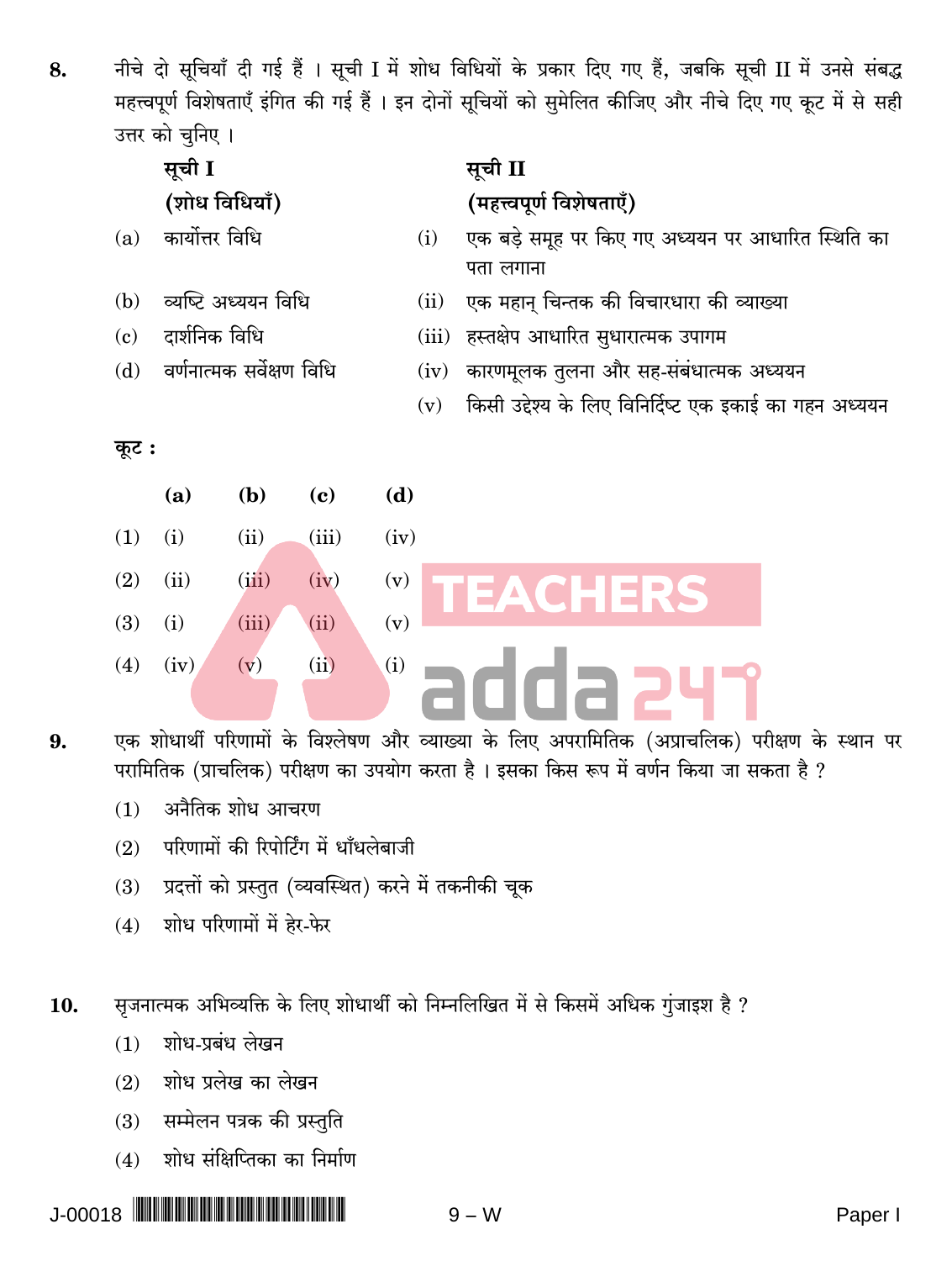#### **Read the following passage carefully and answer questions no. 11 to 15.**

Some 2000 km down south of the Amazon, and about the same time when the tidal waves were at their highest as a consequence of the big clash of sea and fresh water at the Amazon delta most vigorously in March and April (2018), more than 40,000 people were talking about the power of water. Brasilia hosted the eighth edition of the World Water Forum (WWF  $-$  8), where heads of states, civil societies and private sector gathered to discuss the present and future of mankind's most valuable resource. This year's theme was 'Sharing Water', and the government authorities expectedly put forth a political declaration, aimed at raising awareness about threats and opportunities associated with water resources. Deliberations here would play a decisive role in the periodic assessment of the sustainable development goals of Agenda 2030.

Brazil has established a solid institutional and legal framework for water management, based on the principle of multi-stakeholder participation. Brazil has also been conducting one of the boldest river inter-linking projects in which 500 km of canals will transfer abundant waters from the Sāo Francisco basin to small rivers and weirs in one of Brazil's most arid areas, benefitting more than 12 million people in almost 400 municipalities.

India, too, has a large variety of water resources. An institutional framework consisting of regional river boards and river cleansing missions has been set up, while successive Central Governments have made efforts to address the dire needs of irrigation and mitigation of ground water depletion. As in the case of Brazil, a lot remains to be done in India.

Adequate treatment of industrial waste-water, the fight against contamination of riverbeds and assistance to drought affected areas are high priority topics for both New Delhi and Brasilia. Due to these commonalities, there is ample room for bilateral co-operation. Water is a local, regional and global common and as such, collaboration is key to address most of its associated threats.

Today, mankind is faced with two facts : water is too powerful a force to be fought over, and too valuable a resource to be lost. To harmonise these two conflicting aspects, sharing water is perhaps the only meaningful motto for the ages to come.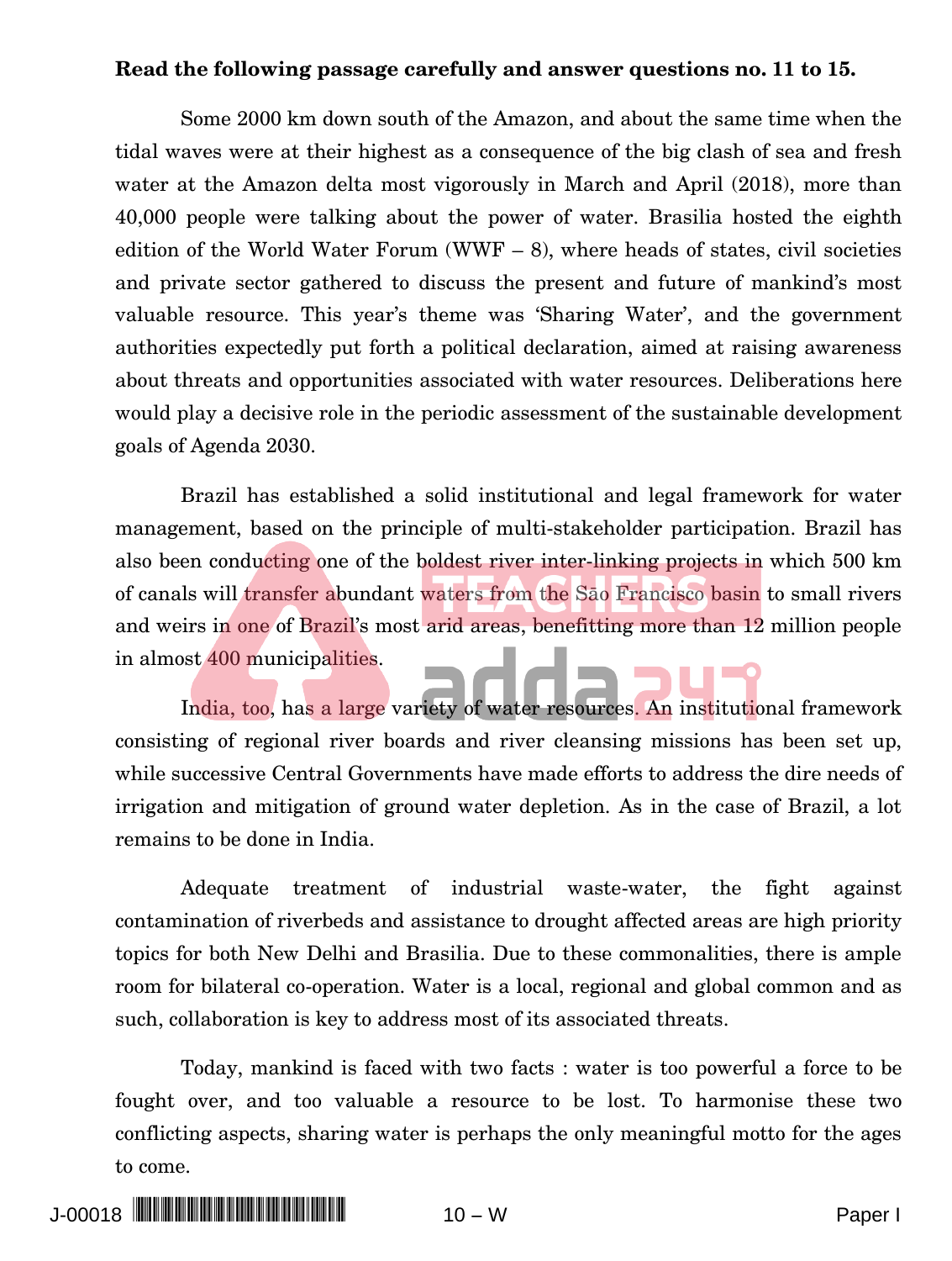## निम्नलिखित गद्यांश को ध्यानपूर्वक पढिए और प्रश्न संख्या 11 से 15 के उत्तर दीजिए:

अमेजोन के दक्षिण में लगभग 2000 किलोमीटर नीचे जब मार्च और अप्रैल (2018) में अमेजोन डेल्टा पर समुद्रीय एवं ताजा (फ्रेश) जल के मध्य जोरदार टक्कर के फलस्वरूप ज्वारीय तरंगें अपने शिखर पर थीं, तब उसी समय 40,000 से अधिक लोग जल शक्ति के बारे में चर्चा कर रहे थे । ब्रासीलिया ने विश्व जल मंच (डब्ल्यू.डब्ल्यू.एफ. – 8) के आठवें संस्करण की मेज़बानी की, जहाँ मानव जाति के सर्वाधिक मूल्यवान संसाधन के वर्तमान और भविष्य पर चर्चा के लिए राष्ट्राध्यक्ष, सामाजिक संगठनों और निजी क्षेत्र के प्रतिनिधि एकत्रित हए । इस वर्ष का मूल-विषय (थीम) था – 'जल को साझा करना', तथा सरकारी प्राधिकारियों द्वारा एक राजनीतिक घोषणा प्रस्तावित की गई, जिसका उद्देश्य जल संसाधनों से संबंधित ख़तरों तथा अवसरों के बारे में जागरूकता बढ़ाना था । ये परिचर्चाएँ सन् 2030 के एजेण्डा में प्रस्तावित सतत विकास के लक्ष्यों के आवधिक आकलन में निर्णायक भूमिका निभाएँगी ।

ब्राजील ने जल प्रबंधन के लिए बह-हितधारक भागीदारी के सिद्धांत पर आधारित एक ठोस संस्थागत और विधिक रूपरेखा स्थापित की है। ब्राजील नदियों को परस्पर जोड़ने की एक साहसिक परियोजना का संचालन भी कर रहा है, जिसमें 500 किलोमीटर लंबी नहरों के माध्यम से साओ फ्रांसिस्को से प्रचुर जल ब्राजील के एक सर्वाधिक शुष्क अनुक्षेत्र में लघु नदियों और बंधिकाओं को हस्तांतरित किया जाएगा, जिससे लगभग 400 नगरपालिकाओं में 12 मिलियन लोग लाभान्वित होंगे।

भारत में भी विपुल कोटि के जल संसाधन हैं । क्षेत्रीय नदी बोर्डों और नदी सफाई मिशन वाली एक संस्थानिक रूपरेखा स्थापित की गई है, जबकि उत्तरोत्तर रूप में केन्द्र सरकारों ने सिंचाई की उत्कट आवश्यकताओं और भूमिगत जल के अवक्षय के न्यूनीकरण पर ध्यान देने के प्रयास किए हैं। जैसे कि ब्राजील के मामले में, भारत में भी बहत-कुछ किया जाना शेष है।

औद्योगिक अपशिष्ट-जल का पर्याप्त शोधन, नदी-तलों के संदुषण के विरुद्ध संघर्ष और सूखा-प्रभावित अनुक्षेत्रों को सहायता देना नई दिल्ली और ब्रासीलिया दोनों के लिए उच्च प्राथमिकता के मुद्दे हैं। इन समानताओं के कारण द्विपक्षीय सहयोग की असीमित संभावना है । जल एक स्थानीय, क्षेत्रीय एवं वैश्विक साझेदारी वाला संसाधन है और इससे संबंधित अधिकांश ख़तरों से निपटने हेतु सहयोग की अहम् भूमिका है।

मानव जाति के समक्ष आज दो वास्तविकताएँ हैं : जल इतना बड़ा शक्तिशाली बल है कि उसको लेकर संघर्ष नहीं किया जा सकता और यह इतना मूल्यवान संसाधन है कि इसको गँवाने की जोखिम नहीं उठाई जा सकती है। इन दो विरोधाभासी पहलुओं के बीच सामंजस्य बिठाने के लिए जल को साझा करना संभवत: भावी समय के लिए एकमात्र सार्थक ध्येय-वाक्य है।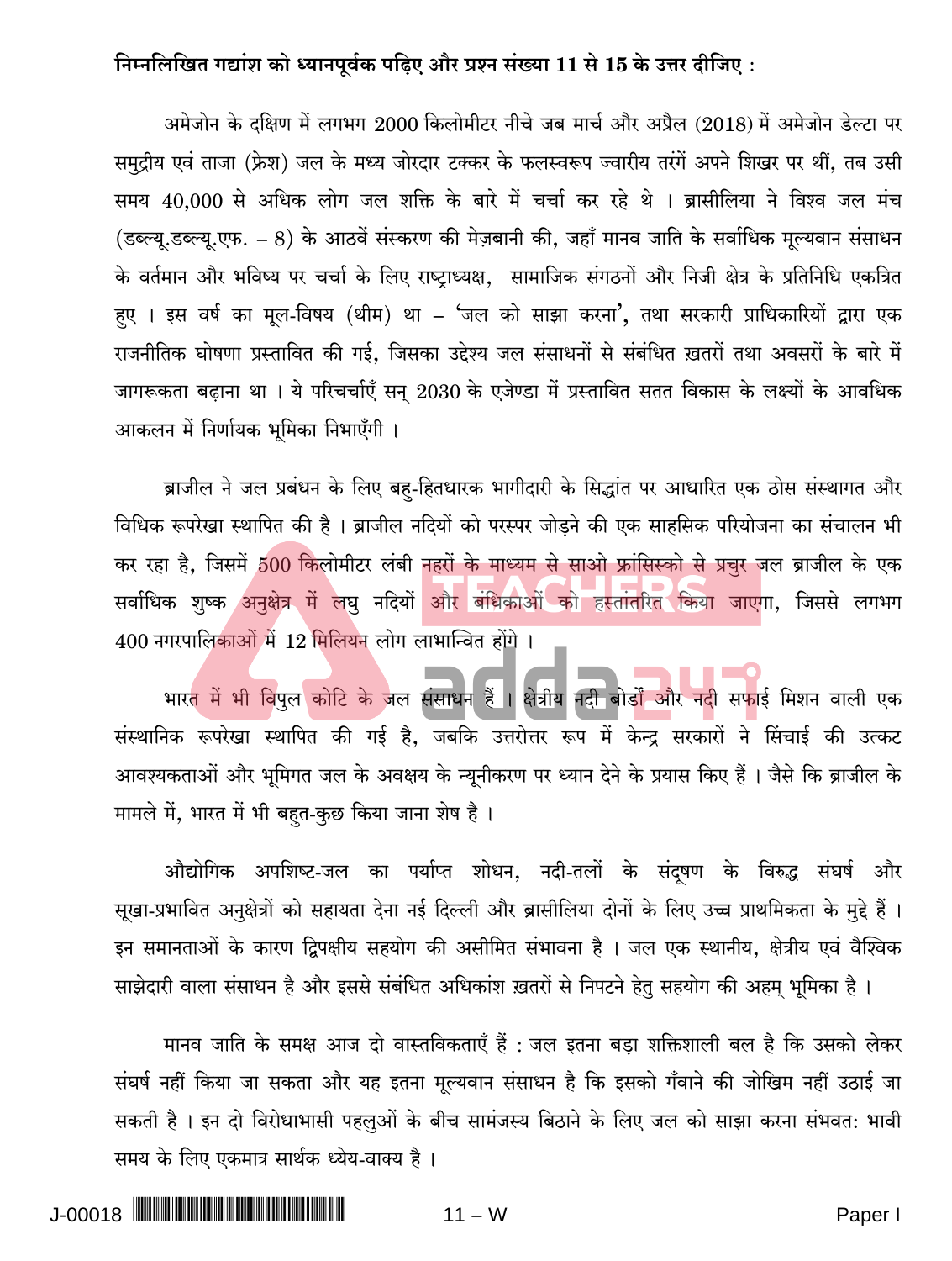- **11.** As per the text of the passage, the eighth edition of the World Water Forum was concerned with
	- (1) Present and future of mankind
	- (2) The issue of high tidal waves
	- (3) The power of water
	- (4) The role of civil society in solving water-related problems
- **12.** Deliberations on the theme 'Sharing Water' should facilitate
	- (1) Regular evaluation of sustainable development goals
	- (2) The role of private sector in preserving water resources
	- (3) The establishment of institutional framework
	- (4) Sensitisation of government authorities
- **13.** The institutional framework of Brazil for water management
	- (1) Promotes bilateral collaboration
	- (2) Provides for multi-stakeholder participation
	- (3) Consists of regional river boards
	- (4) Addresses legal dimensions of water sharing
- **14.** What would be of high priority to both New Delhi and Brasilia as regards river water ?
	- (1) Proposing water as a global common
	- (2) Sharing water
	- (3) Development of large water resources
	- (4) Fight against contamination of riverbeds
- **15.** The main focus of the passage is on
	- (1) Resolution of water conflicts
	- (2) Encouraging bilateral co-operation
	- (3) Management of water as a valuable resource
	- (4) River inter-linking

J-00018 \*J-00018 PAPER I\* <sup>12</sup> <sup>−</sup> <sup>W</sup> Paper I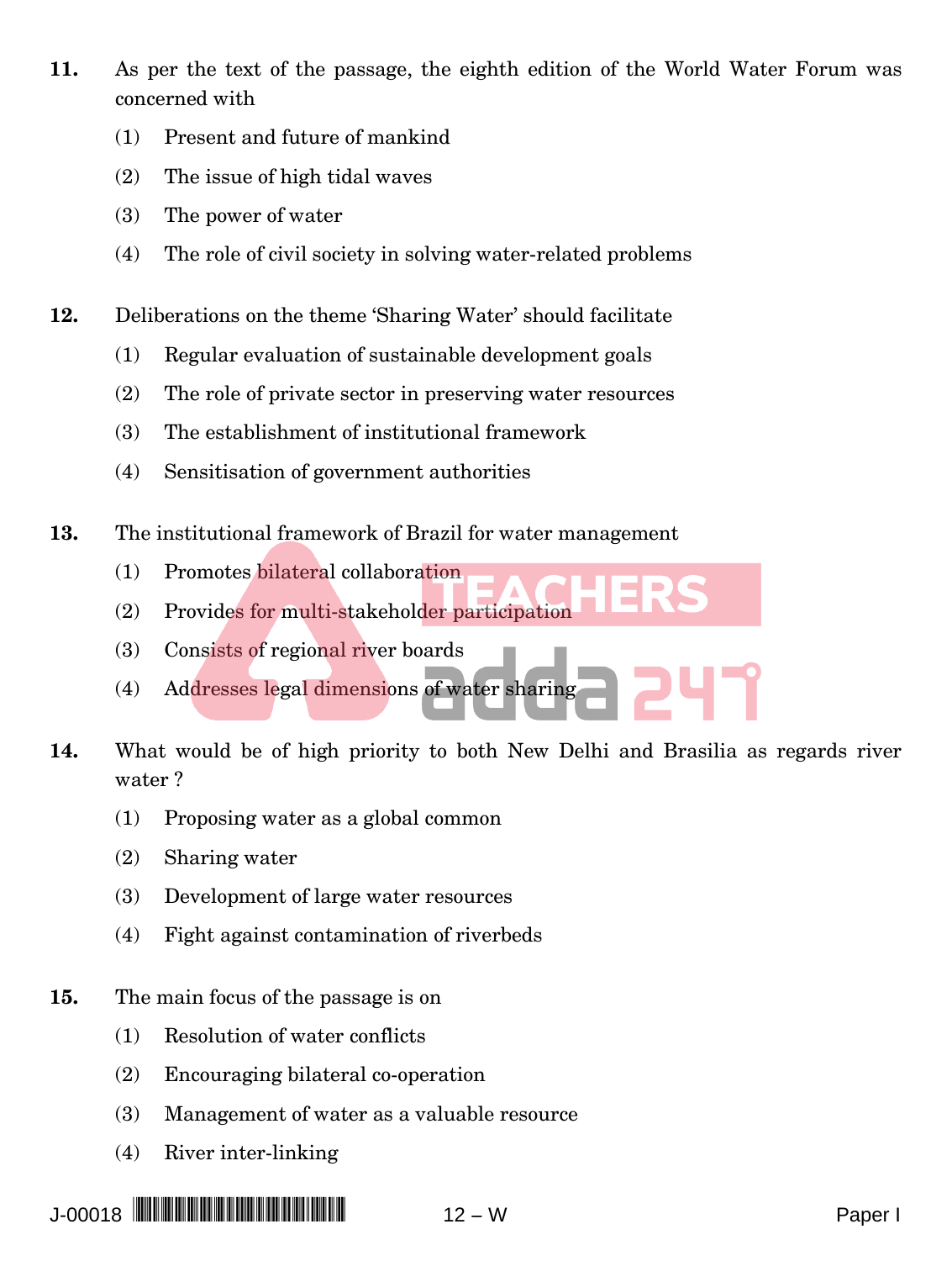- गद्यांश के आलेख के अनुसार, विश्व जल मंच का आठवाँ संस्करण निम्नलिखित में से किससे संबंधित  $11.$ था ?
	- मानव जाति के वर्तमान और भविष्य के बारे में  $(1)$
	- उच्च ज्वारीय तरंगों के मसले के बारे में  $(2)$
	- जल की शक्ति के बारे में  $(3)$
	- (4) जल से संबंधित समस्याओं के समाधान में सामाजिक संगठनों की भूमिका के बारे में
- मुल-विषय (थीम) 'जल को साझा करना' पर विचार-विमर्श निम्नलिखित में से किसमें सहायक होना चाहिए ?  $12.$ 
	- $(1)$ सतत विकास लक्ष्यों का नियमित आकलन
	- जल संसाधनों के संरक्षण में निजी क्षेत्र की भूमिका  $(2)$
	- संस्थागत रूपरेखा की स्थापना  $(3)$
	- (4) सरकारी प्राधिकारियों को संवेदनशील बनाना
- जल प्रबंधन के बारे में बाजील की संस्थागत रूपरेखा 13.
	- द्विपक्षीय सहयोग को बढ़ावा देती है  $(1)$
	- बह-हितधारक भागीदारी प्रदान करती है  $(2)$
	- क्षेत्रीय नदी बोर्डों को शामिल करती है  $(3)$
	- जल को साझा करने के बारे में विधिक आयामों पर ध्यान  $(4)$
- नदी जल के बारे में नई दिल्ली और ब्रासीलिया दोनों की एक उच्च प्राथमिकता क्या होगी ? 14.
	- जल को एक वैश्विक संसाधन के रूप में प्रस्तावित करना  $(1)$
	- $(2)$ जल को साझा करना
	- विशाल जल संसाधनों का विकास करना  $(3)$
	- नदी-तलों के संदुषण के ख़िलाफ़ संघर्ष  $(4)$
- उपर्युक्त गद्यांश मुख्य रूप से किस पर केन्द्रित है ? 15.
	- जल-संघर्षों के समाधान पर  $(1)$
	- द्विपक्षीय सहयोग को बढावा देने पर  $(2)$
	- एक मूल्यवान संसाधन के रूप में जल के प्रबंधन पर  $(3)$
	- नदियों को परस्पर जोड़ने पर  $(4)$

 $J-00018$  $13 - W$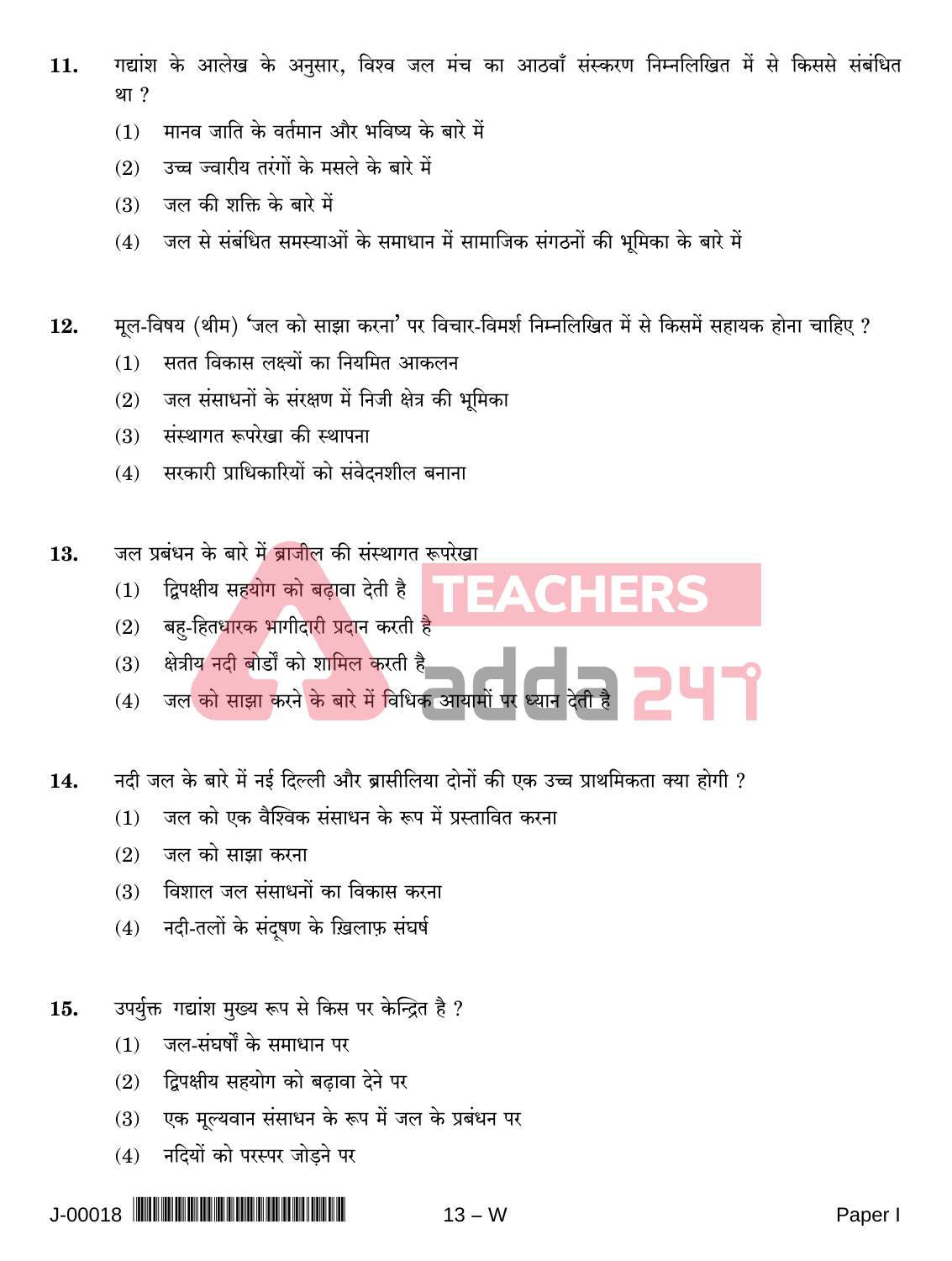**16.** Given below are two statements, one labelled as Assertion (A) and the other labelled as Reason (R). Read the statements and choose the correct answer using the code given below.

*Assertion* (A) : Meanings of messages used in the classroom are arbitrary in nature.

*Reason*  $(R)$ *:* Meanings are learnt as a result of one's prior experiences.

#### **Code :**

- (1) Both (A) and (R) are true and (R) is the correct explanation of (A).
- (2) Both (A) and (R) are true, but  $(R)$  is not the correct explanation of (A).
- (3) (A) is true, but  $(R)$  is false.
- (4) (A) is false, but  $(R)$  is true.
- **17.** Given below are two statements, one labelled as Assertion (A) and the other labelled as Reason (R). Read the statements and choose the correct answer using the code given below.

*Assertion (A) :* Classroom communication has a cultural dimension.

*Reason (R) :* Beliefs, habits, customs and languages are the cultural characteristics of communication.

#### **Code :**

- (1) Both (A) and (R) are true and (R) is the correct explanation of (A).
- (2) Both (A) and (R) are true, but (R) is not the correct explanation of (A).
- (3) (A) is true, but  $(R)$  is false.
- (4) (A) is false, but  $(R)$  is true.

**18.** In a classroom, teachers and students use self-interest issues to judge

- (1) Their acceptability
- (2) Uncritical dispositions
- (3) Negative re-inforcement of ideas
- (4) External non-verbal cues

J-00018 \*J-00018 PAPER I\* <sup>14</sup> <sup>−</sup> <sup>W</sup> Paper I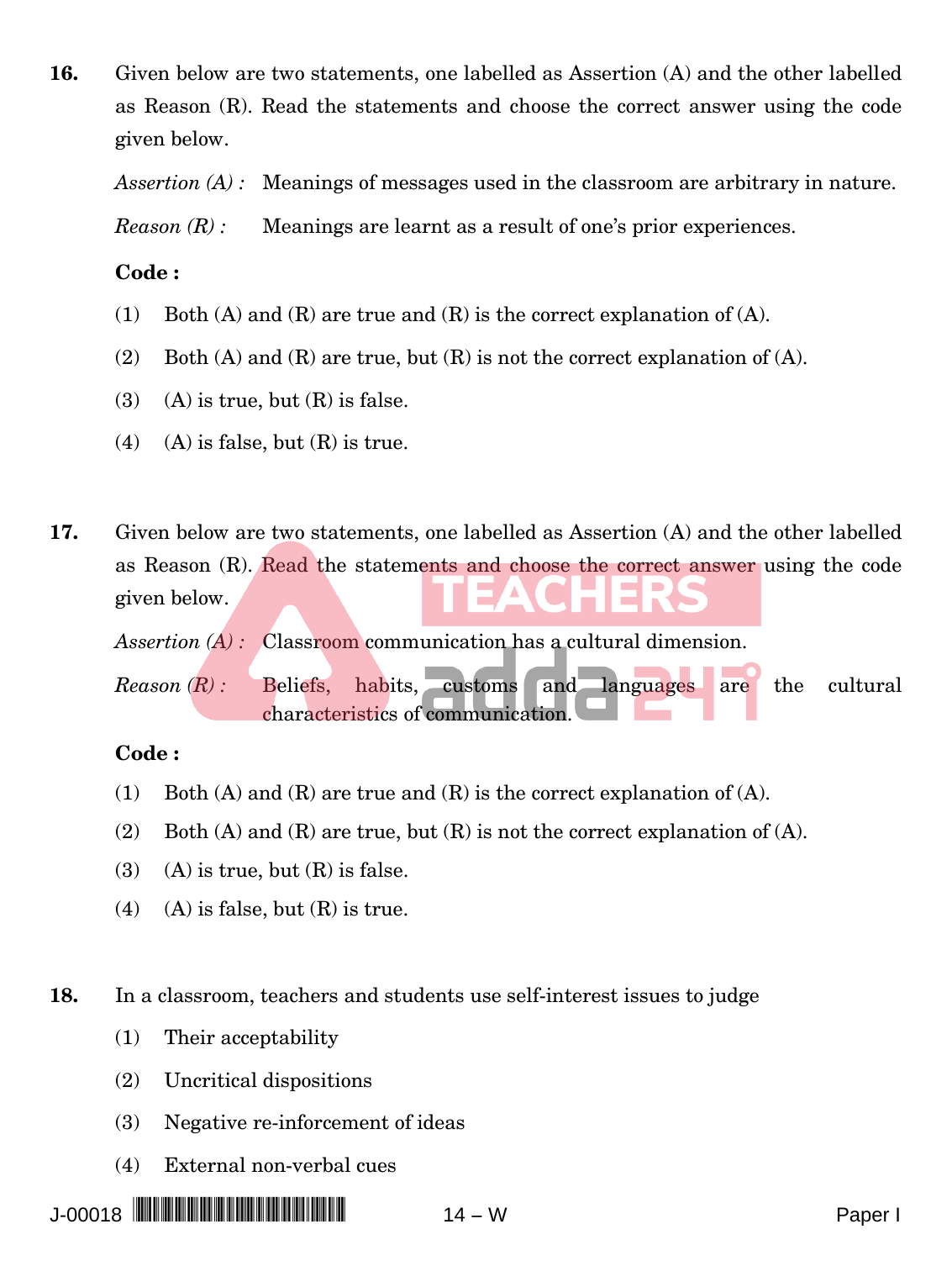नीचे दो कथन दिए गए हैं, जिनमें से एक अभिकथन (A) है और दसरा तर्क (R) है। कथनों को पढ़िए और नीचे 16. दिए गए कूट का प्रयोग कर सही उत्तर चुनिए।

अभिकथन (A) : कक्षागत परिस्थितियों में प्रयुक्त संदेशों के अर्थ स्वभावत: स्वैच्छिक होते हैं ।

व्यक्ति अपने पूर्व-अनुभवों के परिणामस्वरूप अर्थों को ग्रहण करता है। तर्क (R) :

कूट:

- $(A)$  और  $(R)$  दोनों सही हैं तथा  $(R)$ ,  $(A)$  की सही व्याख्या है।  $(1)$
- (A) और (R) दोनों सही हैं, परन्तु (R), (A) की सही व्याख्या नहीं है।  $(2)$
- $(A)$  सही है, परन्तु  $(R)$  ग़लत है।  $(3)$
- $(A)$  ग़लत है, परन्तु  $(R)$  सही है।  $(4)$
- नीचे दो कथन दिए गए हैं, जिनमें से एक अभिकथन (A) है और दुसरा तर्क (R) है। कथनों को पढ़िए और नीचे 17. दिए गए कूट का प्रयोग कर सही उत्तर चुनिए ।

अ*भिकथन (A) : वि*क्षागत परिस्थितियों में सम्प्रेषण का एक सांस्कृतिक आयाम होता है।

आस्थाएँ, आदतें, रीति-रिवाज़ और भाषाएँ, सम्प्रेषण की सांस्कृतिक विशेषताएँ हैं। तर्क (R)  $\cdot$ 

कूट:

- $(A)$  और  $(R)$  दोनों सही हैं तथा  $(R)$ ,  $(A)$  की सही  $(1)$
- (A) और (R) दोनों सही हैं, परन्तु (R), (A) की सही व्याख्या नहीं है।  $(2)$
- (A) सही है, परन्तु (R) ग़लत है।  $(3)$
- $(A)$  ग़लत है, परन्तु  $(R)$  सही है।  $(4)$

कक्षागत परिस्थितियों में शिक्षक और छात्र किसके बारे में निर्णय लेने हेतु स्व-हित के मुद्दों का उपयोग करते हैं ? 18.

- उनकी स्वीकार्यता  $(1)$
- असमीक्षात्मक प्रवृत्तियाँ  $(2)$
- विचारों का नकारात्मक प्रबलन  $(3)$
- बाह्य अशाब्दिक संकेत  $(4)$

 $15 - W$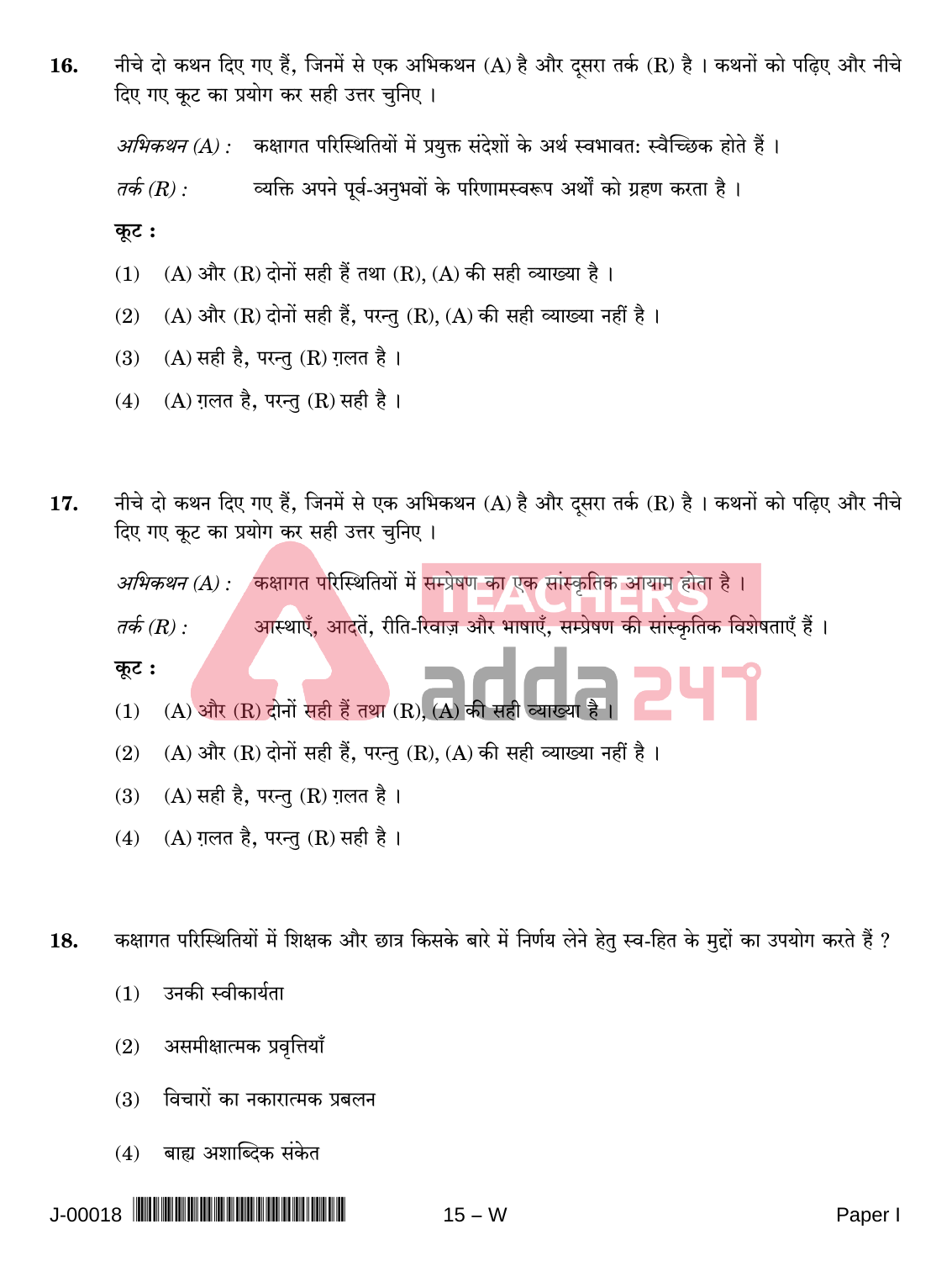**19.** Variables that affect the information processing in a classroom are

- (i) Perception levels
- (ii) Learned habits
- (iii) Attitudes, beliefs and values
- (iv) Selectivity factor
- (v) Market expectation
- (vi) Institutional intervention

Choose the correct answer from the code given below :

#### **Code :**

- (1) (i), (ii), (v) and (vi) (2) (ii), (iii), (iv) and (v)
- (3) (iii), (iv), (v) and (vi) (4) (i), (ii), (iii) and (iv)

**20.** Given below are two statements, one labelled as Assertion (A) and the other labelled as Reason (R). Read the statements and choose the correct answer using the code given below.

*Assertion* (A) : Selective exposure in the classroom is dependent upon students' perceptions and knowledge about the source of information.

*Reason (R) :* The effectiveness of the communication source determines the selective exposure of students to information.

#### **Code :**

- (1) Both (A) and (R) are true and (R) is the correct explanation of (A).
- (2) Both (A) and (R) are true, but  $(R)$  is not the correct explanation of (A).
- (3) (A) is true, but  $(R)$  is false.
- (4) (A) is false, but  $(R)$  is true.
- **21.** The next term in the series

5, 11, 21, 35, 53, ?, ...

is

J-00018 \*J-00018 PAPER I\* <sup>16</sup> <sup>−</sup> <sup>W</sup> Paper I (1)  $75$  (2)  $90$  (3)  $115$  (4)  $125$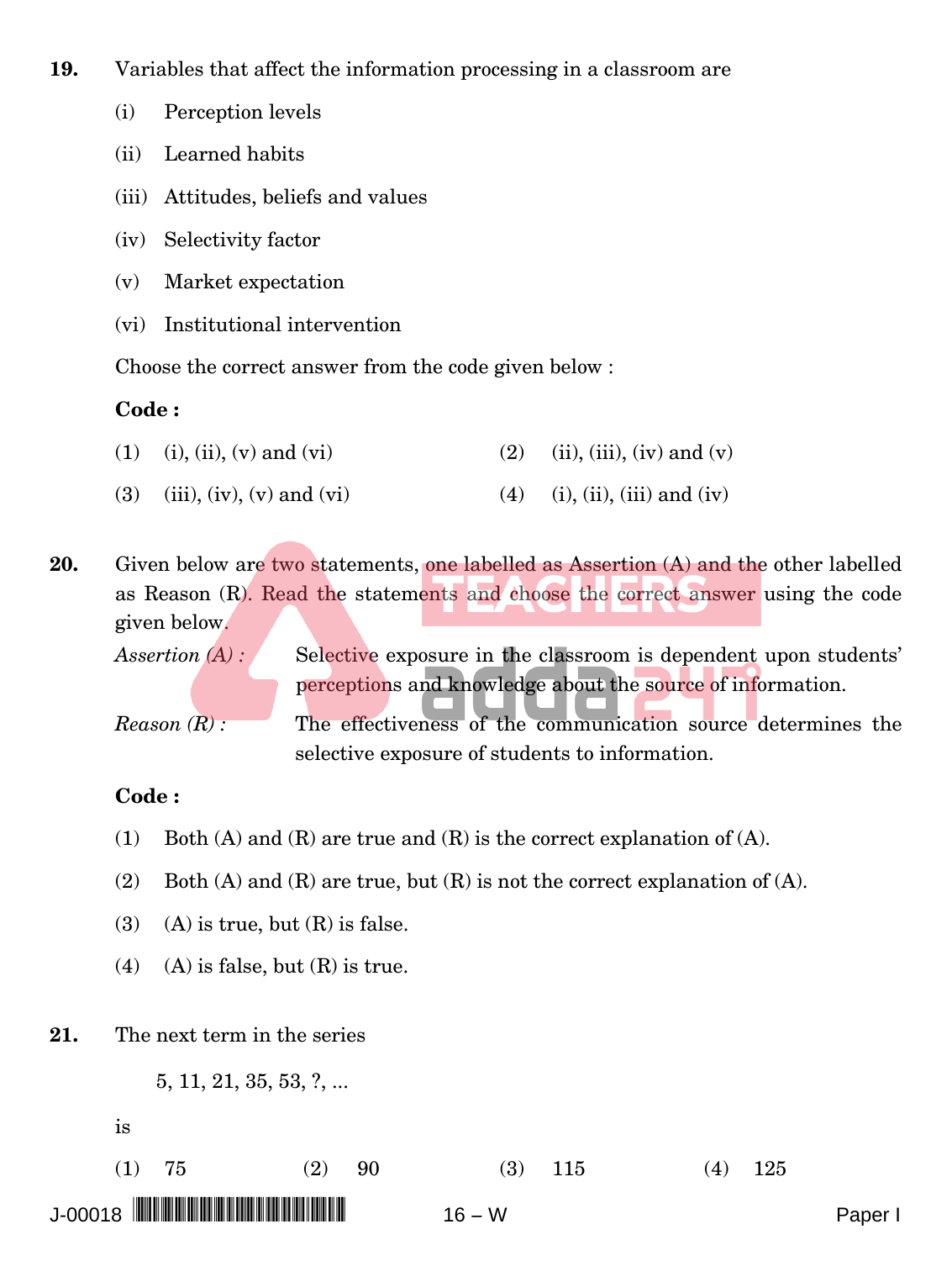- कक्षागत परिस्थितियों में सचना प्रक्रमण को प्रभावित करने वाले चर हैं 19.
	- प्रत्यक्षीकरण स्तर  $(i)$
	- अर्जित आदतें  $(ii)$
	- अभिवृत्तियाँ, आस्थाएँ और मूल्य  $(iii)$
	- $(iv)$  चयनात्मकता कारक
	- बाजार की अपेक्षा  $(v)$
	- (vi) संस्थागत हस्तक्षेप
	- नीचे दिए गए कूट में से सही उत्तर को चुनिए:

#### कूट:

- $(i), (ii), (v)$  और  $(vi)$  $(ii), (iii), (iv)$  और  $(v)$  $(1)$  $(2)$
- $(iii)$ ,  $(iv)$ ,  $(v)$  और  $(vi)$  $(i)$ ,  $(ii)$ ,  $(iii)$  और  $(iv)$  $(3)$  $(4)$

नीचे दो कथन दिए गए हैं, जिनमें से एक अभिकथन (A) है और दुसरा तर्क (R) है। कथनों को पढ़िए और नीचे 20. दिए गए कूट का प्रयोग कर सही उत्तर चुनिए । कक्षागत परिस्थितियों में चयनात्मक प्रभावन सूचना स्रोत के बारे में छात्रों के प्रत्यक्षीकरण अभिकथन (A) : $\cdot$ एवं जानकारी पर निर्भर करती है। । तर्क (R) : सम्प्रेषण स्रोत की प्रभाविता छात्रों की सूचना के बारे में चयनात्मक अभिमुखता को निर्धारित करती है।

#### कूट:

- (A) और (R) दोनों सही हैं तथा (R), (A) की सही व्याख्या है।  $(1)$
- (A) और (R) दोनों सही हैं, परन्तु (R), (A) की सही व्याख्या नहीं है।  $(2)$
- (A) सही है, परन्तु (R) ग़लत है।  $(3)$
- (A) ग़लत है, परन्तु (R) सही है ।  $(4)$
- इस शृंखला 21.

 $5, 11, 21, 35, 53, ?, ...$ का अगला पद है

 $(1)$ 75  $(2)$ 90  $(3)$ 115  $(4)$ 125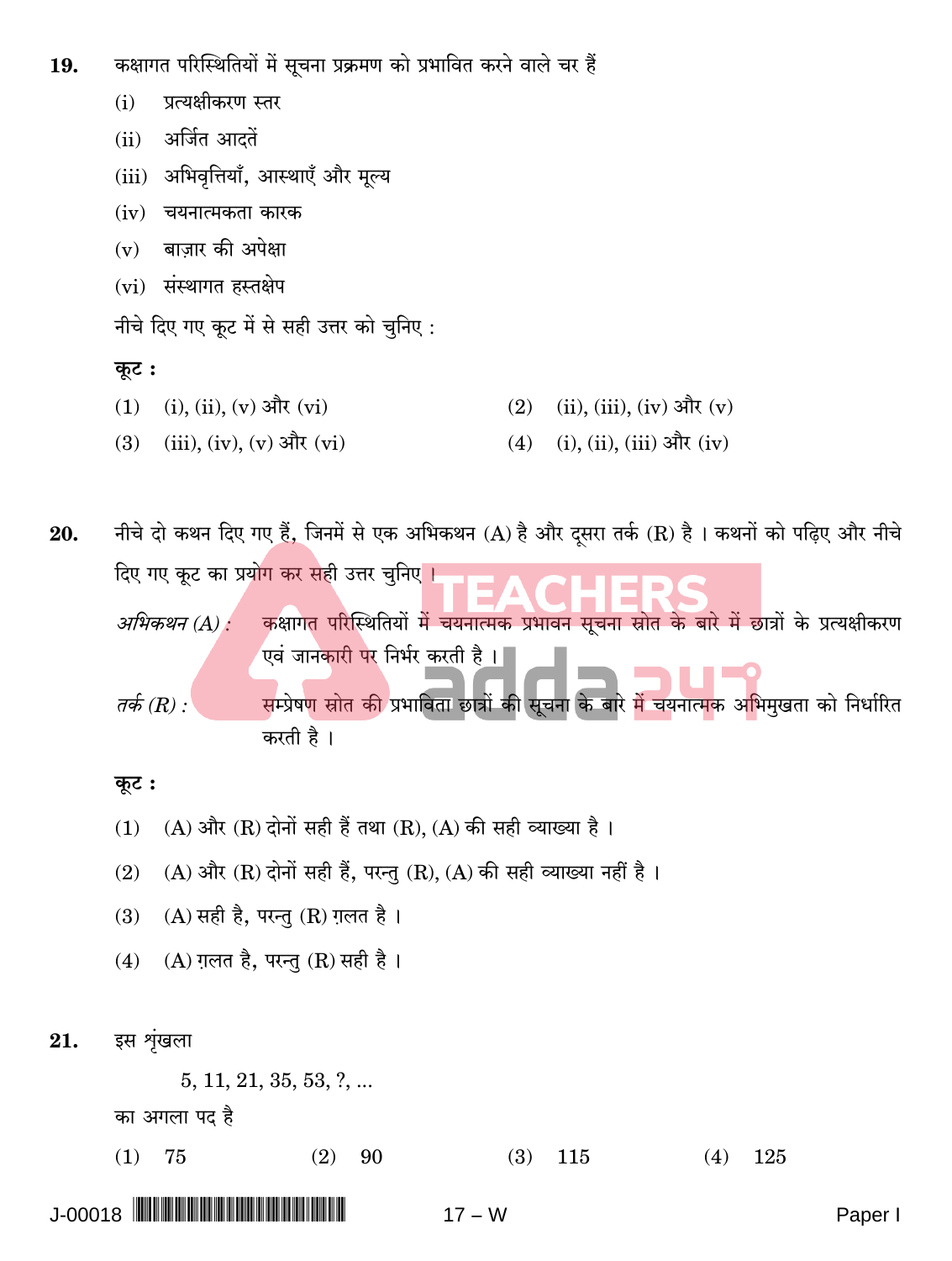**22.** The next term in the series XY, ABC, FGHI, ? , ...

is

- (1) MNPQO (2) MNOPQ
- (3) PQOMN (4) NMPOQ

**23.** If the code of ALLAHABAD is DPQGOIKKO, then the code of BENGULURU will be

- (1) ESBTBDIMF (2) MBDBFEIST
- (3) EISMBTDBF (4) ESBDFBTMI
- **24.** A man paid  $\overline{\tau}$  160 while travelling 10 km in a taxi which has some initial fixed charges. Another man paid  $\overline{\tau}$  276 for travelling 16 km and the taxi driver charged double of the initial fixed charges from him.

The charges of the taxi per km is

(1)  $\bar{\tau}$  10 (2)  $\bar{\tau}$  13  $\begin{bmatrix} 3 & \bar{\tau} & 11 \\ 1 & 1 & \bar{\tau} & 8 \end{bmatrix}$  (4)  $\bar{\tau}$  17

**25.** Gopal walks 20 m North. Then he turns right and walks 30 m. Then he turns right and walks 35 m. Again he turns left and walks 15 m. Then he again turns left and walks 15 m. The shortest distance between his original position and final one is

- (1)  $65 \text{ m}$  (2)  $55 \text{ m}$  (3)  $40 \text{ m}$  (4)  $45 \text{ m}$
- **26.** Choose the proper alternative given in the code to replace the question mark.

Cow – Milk Bee – Honey Teacher – ?

#### **Code :**

- (1) Marks
- (2) Discipline
- (3) Wisdom
- (4) Lesson

J-00018 \*J-00018 PAPER I\* <sup>18</sup> <sup>−</sup> <sup>W</sup> Paper I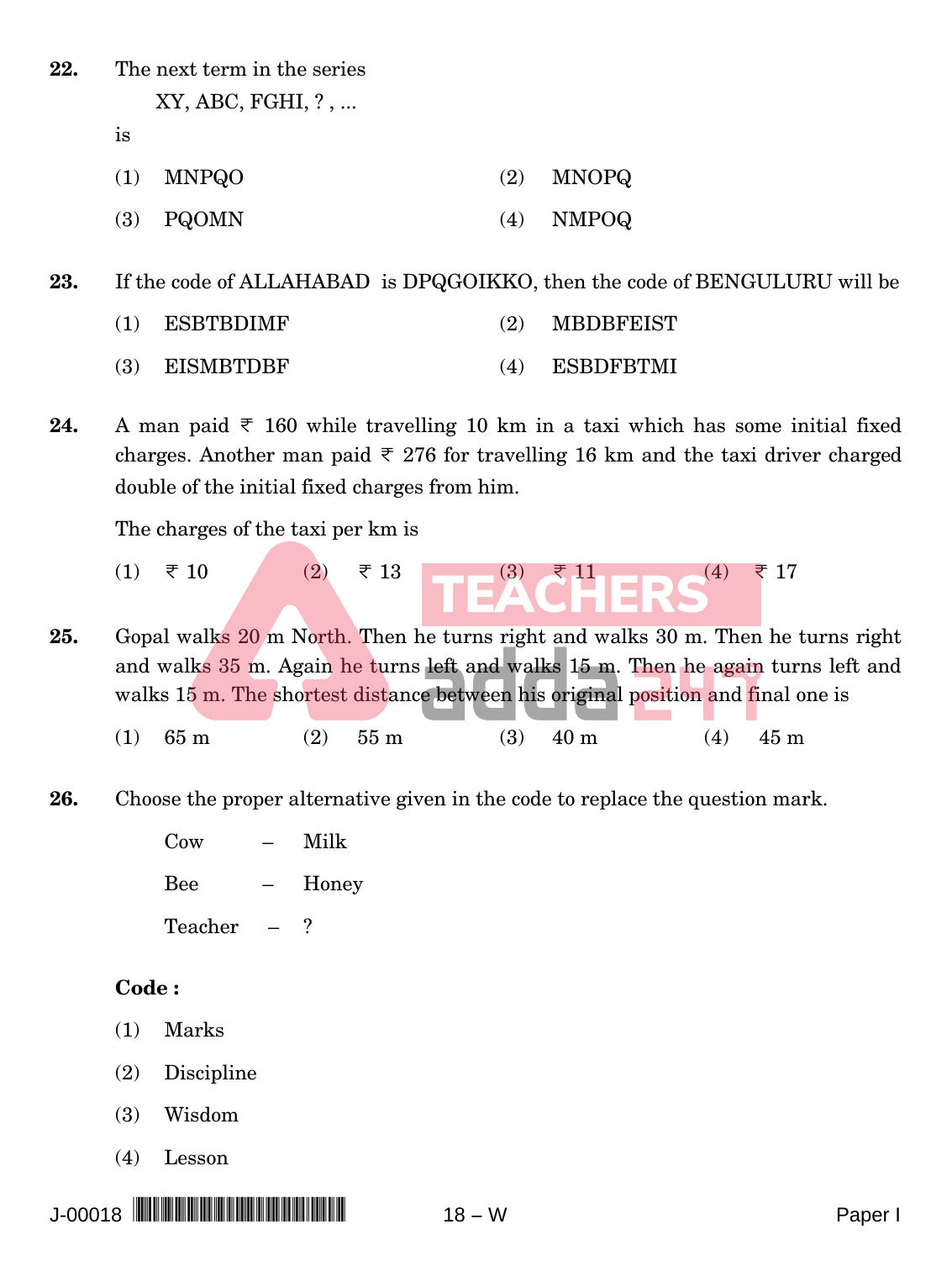इस शृंखला 22.

XY, ABC, FGHI, ?, ...

का अगला पद है

- $(1)$ **MNPQO**  $(2)$ **MNOPQ**
- $(3)$  PQOMN  $(4)$ **NMPOQ**

यदि ALLAHABAD का कूट DPQGOIKKO है, तो BENGULURU का कूट होगा 23.

- $(1)$ **ESBTBDIMF**  $(2)$ **MBDBFEIST**
- **EISMRTDRF ESBDFRTMI**  $(3)$  $(4)$

एक व्यक्ति एक टैक्सी में 10 किलोमीटर की यात्रा के लिए ₹ 160 का भुगतान करता है, जिसमें कुछ आरम्भिक 24. निश्चित शुल्क सम्मिलित है। एक अन्य व्यक्ति ने 16 किलोमीटर की यात्रा के लिए ₹ 276 का भुगतान किया तथा टैक्सी ड्राइवर ने उससे आरम्भिक निश्चित शुल्क का दगुना वसूल किया। टैक्सी का प्रति किलोमीटर शुल्क है

- $\begin{array}{|c|c|c|c|c|}\hline \rule{0pt}{1ex} \hline \rule{0pt}{2ex} \rule{0pt}{2ex} \rule{0pt}{2ex} \rule{0pt}{2ex} \rule{0pt}{2ex} \rule{0pt}{2ex} \rule{0pt}{2ex} \rule{0pt}{2ex} \rule{0pt}{2ex} \rule{0pt}{2ex} \rule{0pt}{2ex} \rule{0pt}{2ex} \rule{0pt}{2ex} \rule{0pt}{2ex} \rule{0pt}{2ex} \rule{0pt}{2ex} \rule{0pt}{2ex} \rule{0pt}{2ex} \rule{0pt}{2ex} \rule{0pt}{2ex} \rule{0pt}{2ex}$  $(2)$   $\overline{5}$  13  $\overline{5}$  10  $(1)$
- गोपाल उत्तर दिशा में 20 मीटर चला । इसके बाद वह दाहिने मुड़कर 30 मीटर चला । उसके बाद वह दाहिने 25. मुड़कर 35 मीटर चला । पुन: वह बाएँ मुड़कर 15 मीटर चला । इसके बाद वह पुन: बाएँ मुड़कर 15 मीटर चला। उसकी आरम्भिक स्थिति और अंतिम स्थिति के बीच न्यूनतम दरी है
	- 65 मीटर 55 मीटर  $40$  मीटर  $(4)$   $45$  मीटर  $(1)$  $(2)$  $(3)$
- प्रश्न चिह्न के स्थान पर दिए गए कूट में से समुचित विकल्प को चुनिए । 26.
	- दूध गाय मधुमक्खी – शहद शिक्षक  $\overline{a}$  $\gamma$

## कूट :

- अंक  $(1)$
- $(2)$ अनुशासन
- $(3)$ प्रज्ञा
- $(4)$ पाठ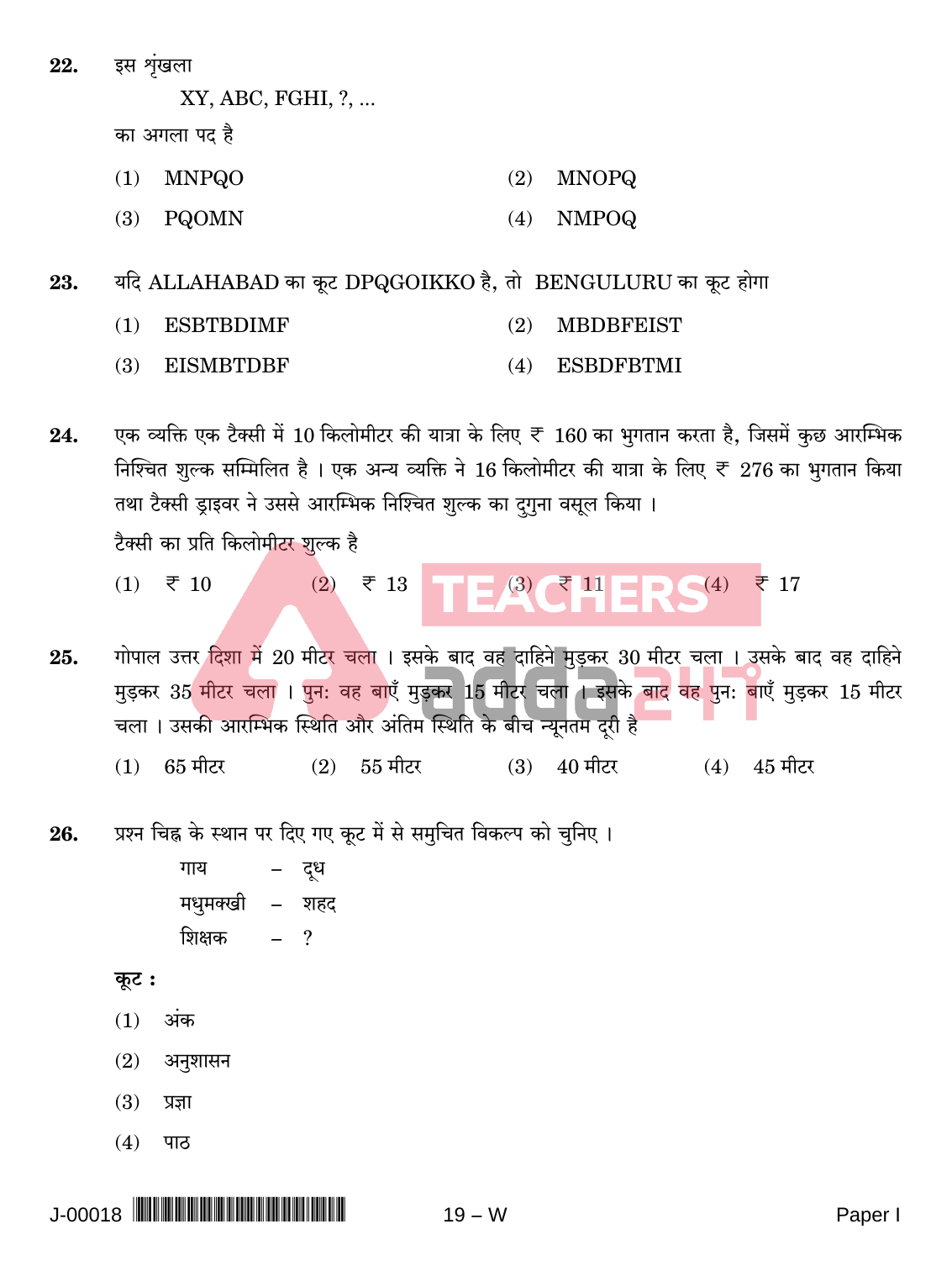**27.** Among the following, two statements are related in such a way that if one becomes undetermined, the other will also be undetermined. Select the code that refers to these two statements.

*Statements :*

- (i) Every fruit is nutritious.
- (ii) Fruits are hardly nutritious.
- (iii) Fruits are mostly nutritious.
- (iv) Some food items are nutritious.

## **Code :**

(1) (i) and (ii) (2) (ii) and (iii) (3) (iii) and (iv) (4) (i) and (iv)

**28.** Given below are two premises (a) and (b). Four conclusions are drawn from them. Select the code that embodies validly drawn conclusion(s) (taking the premises individually or jointly).

*Premises :*

| All saints are noble.<br>(a)          |                           |
|---------------------------------------|---------------------------|
| Some religious men are saints.<br>(b) |                           |
| Conclusions:                          |                           |
| Some religious men are noble.<br>(i)  |                           |
| All religious men are noble.<br>(ii)  |                           |
| (iii) Some saints are religious men.  |                           |
| (iv) All noble persons are saints.    |                           |
| Code:                                 |                           |
| $(i)$ and $(ii)$<br>(1)               | $(ii)$ and $(iii)$<br>(2) |
| (3)<br>$(i)$ and $(iii)$              | $(i)$ and $(iv)$<br>4)    |

**29.** Which one is *not* correct in the context of deductive and inductive reasoning ?

- (1) A deductive argument makes the claim that its conclusion is supported by its premises conclusively.
- (2) A valid deductive argument may have all false premises and true conclusion.
- (3) An inductive argument claims the probability of its conclusion.
- (4) An inductive argument cannot provide us any new information about matters of fact.
- **30.** When the purpose of the definition is to explain some established use of a term, the definition is called
	- (1) Stipulative (2) Lexical (3) Persuasive (4) Theoretical

J-00018 \*J-00018 PAPER I\* <sup>20</sup> <sup>−</sup> <sup>W</sup> Paper I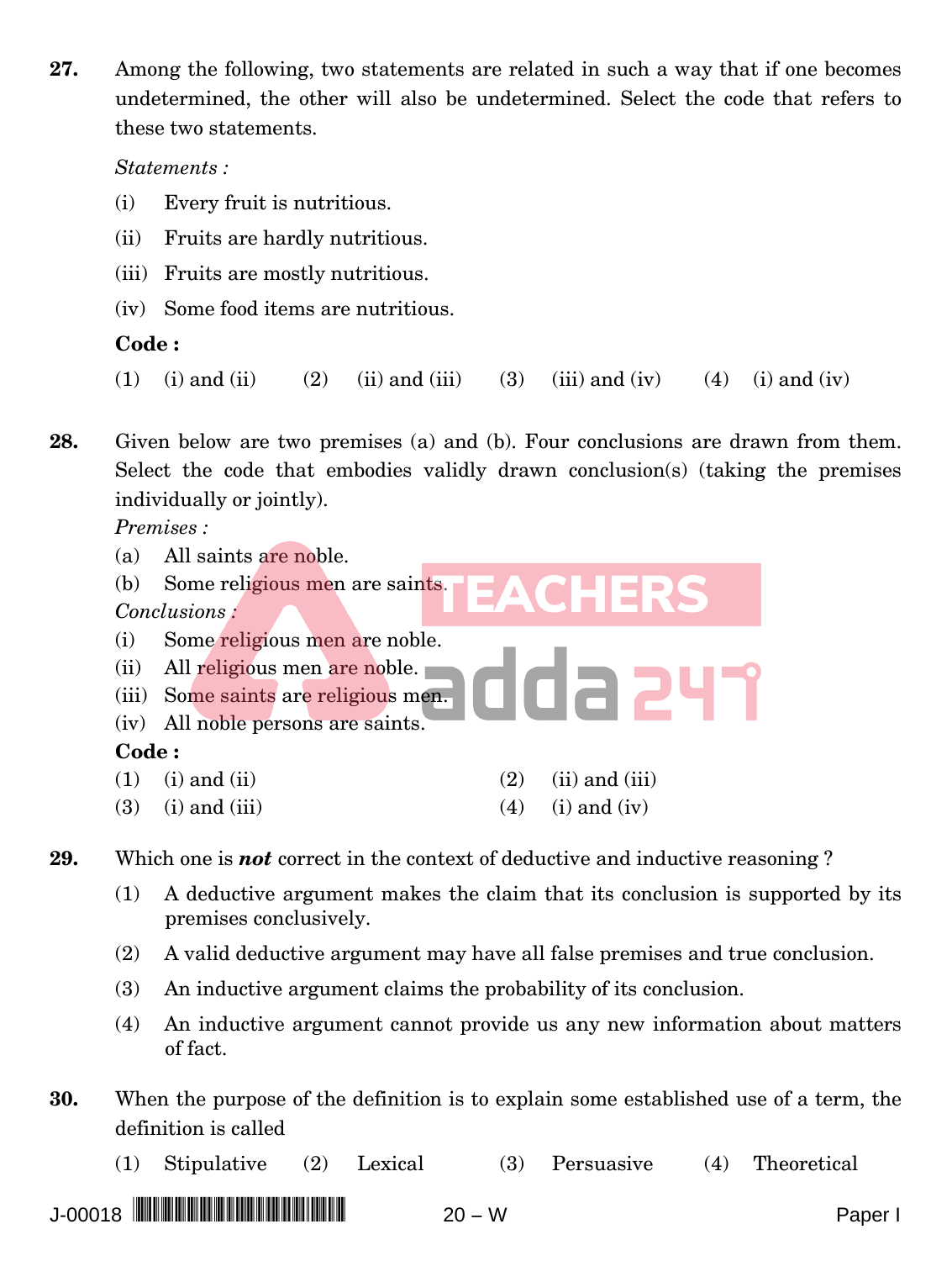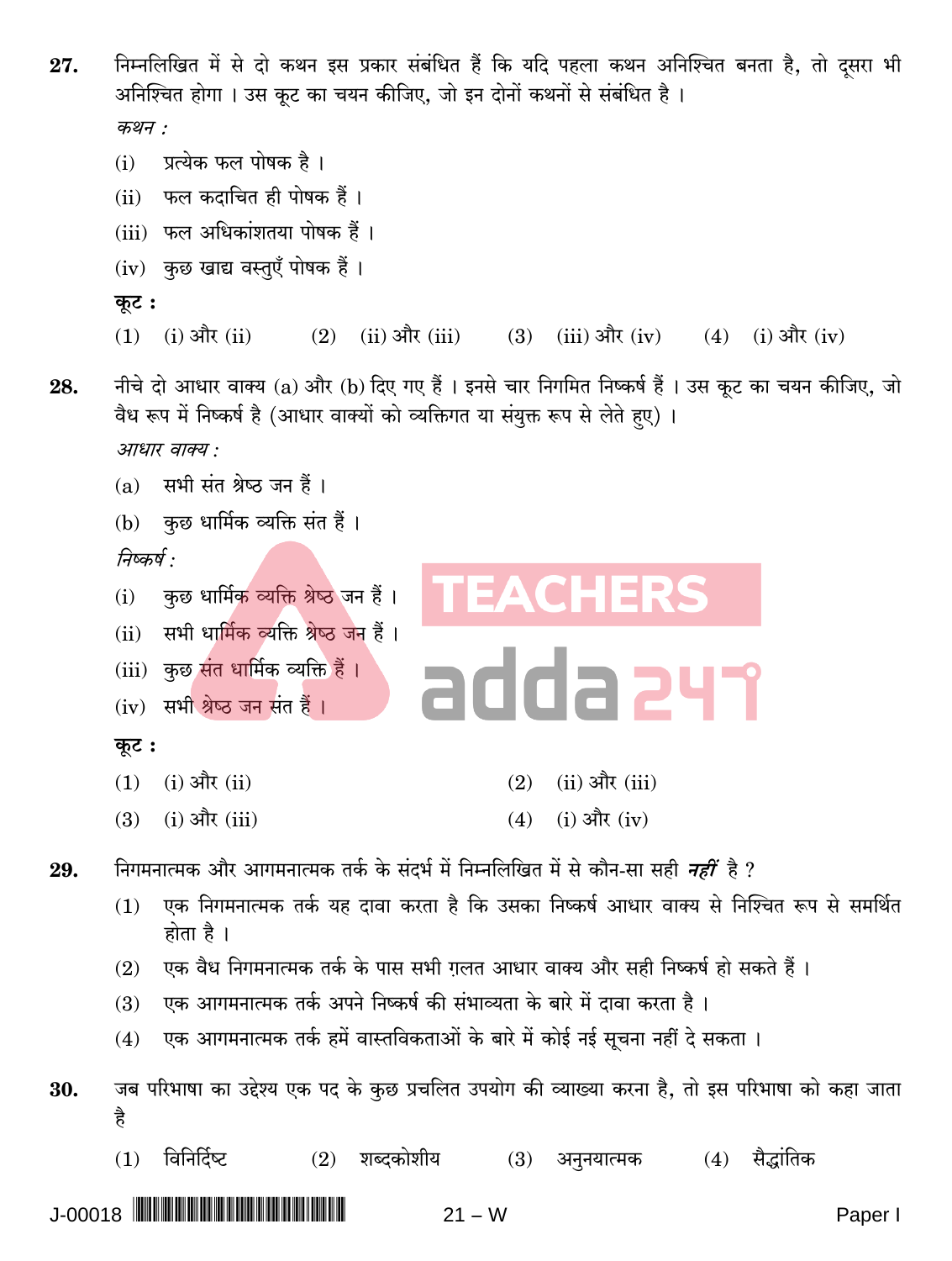*Consider the following two tables (I and II) that indicate the percentage of employees working in various departments of an organization along with the ratio of men to women in the same departments. The total number of employees in the organization is 4600. Based on these tables I and II, answer the questions that follow (Questions no.*  $31 - 35$ ):

| Departmentwise   | <b>I: Percentage of Employees</b> | II : Gender Ratio of<br><b>Employees</b> |     |       |  |  |
|------------------|-----------------------------------|------------------------------------------|-----|-------|--|--|
| Name of the      | Percentage of                     | Name of the                              |     | Ratio |  |  |
| Department       | Embloyes(%)                       | Department                               | Men | Women |  |  |
| IТ               | 26                                | IT                                       | 1   | 3     |  |  |
| Marketing        | 22                                | Marketing                                |     |       |  |  |
| Purchase         | 18                                | Purchase                                 | 5   | 1     |  |  |
| <b>HR</b>        | 11                                | HR                                       |     |       |  |  |
| Accounts         | 8                                 | Accounts                                 | 3   |       |  |  |
| Production<br>15 |                                   | Production                               | 3   | 2     |  |  |
|                  |                                   |                                          |     |       |  |  |

**31.** What is the total number of women in the Accounts department ?

|     | 86        | $2^{\circ}$ | 102 |                                                                            |  | 4 | 92 |  |
|-----|-----------|-------------|-----|----------------------------------------------------------------------------|--|---|----|--|
|     |           |             |     |                                                                            |  |   |    |  |
|     |           |             |     | What is the total number of employees working in the IT and HR departments |  |   |    |  |
| 32. |           |             |     |                                                                            |  |   |    |  |
|     | together? |             |     |                                                                            |  |   |    |  |

| $(1)$ 1628 |  |  | $(2)$ 1646 |  | $(3)$ 1766 |  | $(4)$ 1702 |
|------------|--|--|------------|--|------------|--|------------|
|------------|--|--|------------|--|------------|--|------------|

- **33.** What is the ratio of the total number of men to total number of women working in all the departments put together ?
	- (1)  $63:41$  (2)  $41:27$  (3)  $53:47$  (4)  $27:19$
- **34.** The number of women in the Purchase department forms what percentage of the total number of employees in the organization ?
	- (1)  $3\%$  (2)  $6\%$  (3)  $1\%$  (4)  $12\%$
- **35.** What is the ratio of the number of men in the Production department to the number of men in the Marketing department ?
	- $(1)$  7:3  $(2)$  9:11  $(3)$  13:7  $(4)$  11:9
- J-00018 \*J-00018 PAPER I\* <sup>22</sup> <sup>−</sup> <sup>W</sup> Paper I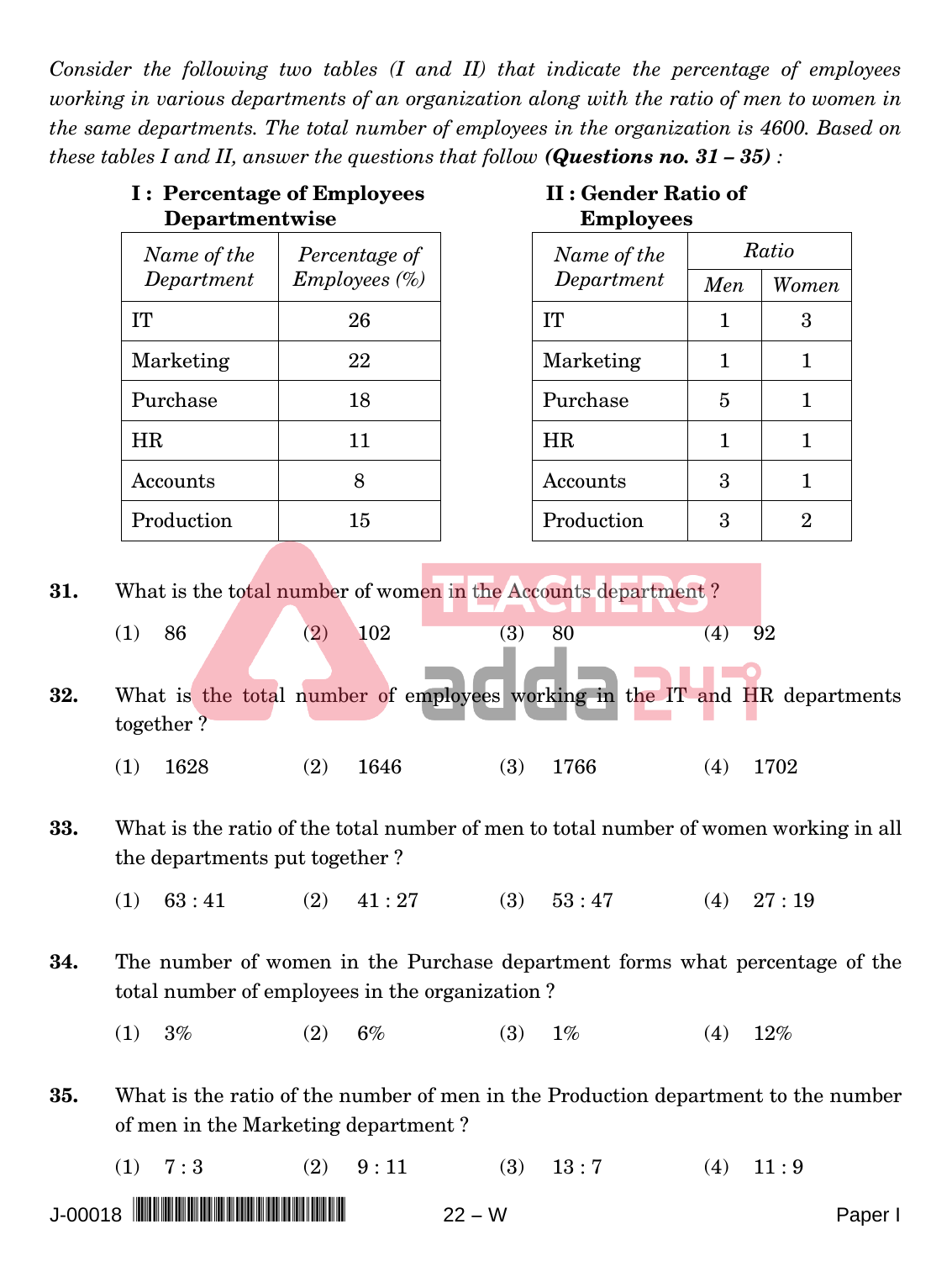निम्नलिखित दो तालिकाओं (I और II) पर विचार कीजिए. जो किसी संगठन के विभिन्न विभागों में कार्यरत कर्मचारियों के प्रतिशत को इंगित करती हैं, साथ ही इन विभागों में पुरुषों और महिलाओं का अनुपात दिया गया है । इस संगठन में कर्मचारियों की कुल संख्या 4600 है । इन तालिकाओं I और II के आधार पर अनुवर्ती प्रश्नों (प्रश्न सं.  $31-35$ ) के उत्तर दीजिए :

## I : विभागवार कर्मचारियों का प्रतिशत

| विभाग का नाम | कर्मचारियों का प्रतिशत |
|--------------|------------------------|
| आई.टी.       | 26                     |
| विपणन        | 22                     |
| क्रय         | 18                     |
| एच.आर.       | 11                     |
| लेखा         | 8                      |
| उत्पादन      | 15                     |

## II: कर्मचारियों का लिंगानुपात

| विभाग का नाम | अनुपात |                             |  |  |  |
|--------------|--------|-----------------------------|--|--|--|
|              | पुरुष  | महिलाएँ                     |  |  |  |
| आई.टी.       | 1      | 3                           |  |  |  |
| विपणन        | 1      |                             |  |  |  |
| क्रय         | 5      | 1                           |  |  |  |
| एच.आर.       | 1      | 1                           |  |  |  |
| लेखा         | 3      |                             |  |  |  |
| उत्पादन      | 3      | $\mathcal{D}_{\mathcal{A}}$ |  |  |  |

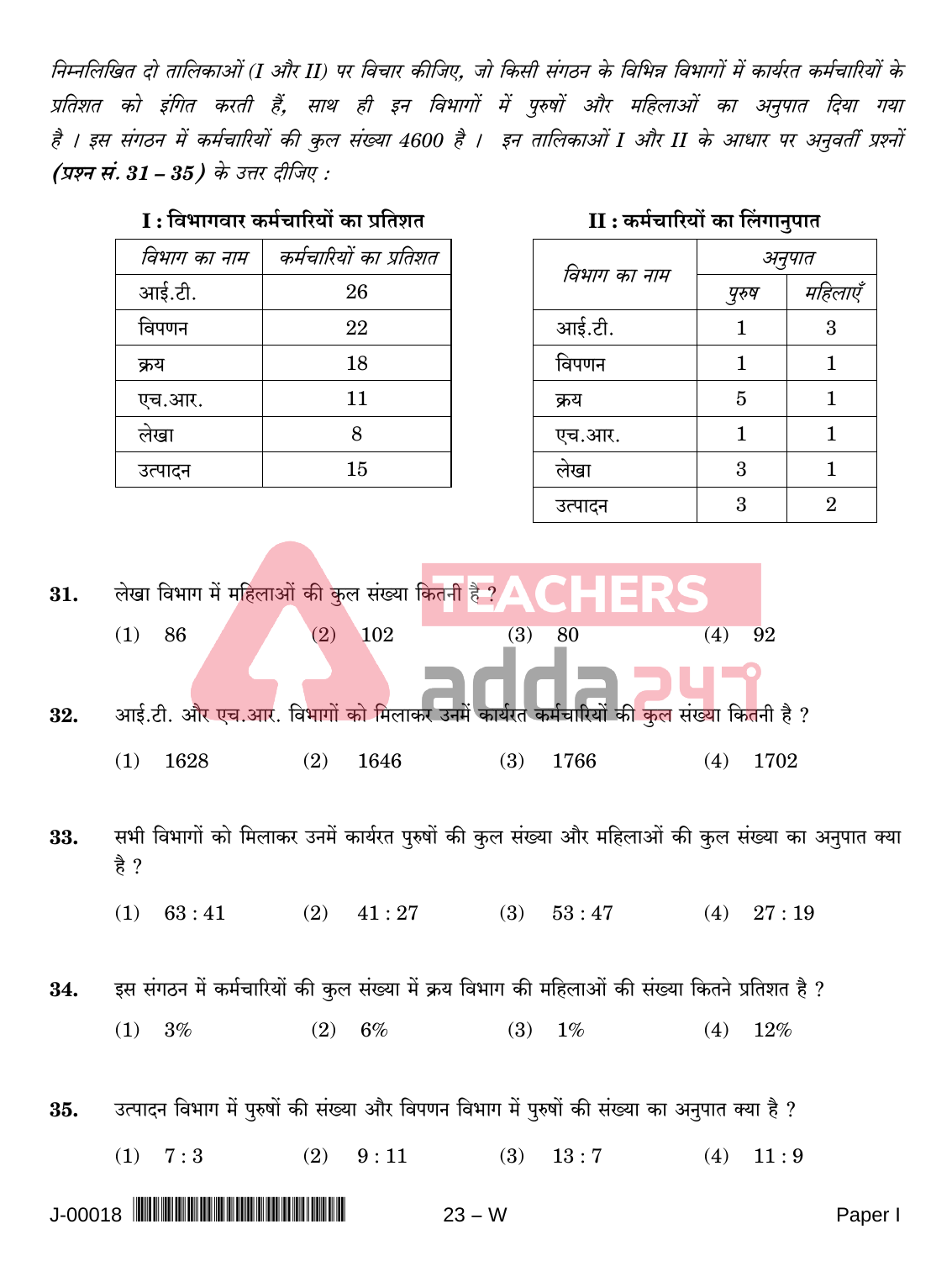- **36.** Which of the following statement(s) regarding the term ICT is/are *true* ?
	- P : A digital divide is an economic and social equality with regard to access to, use of, or impact of ICT.
	- Q : ICT helps in international development by bridging the digital divide and providing equitable access to technologies.

Choose the correct answer from the following :

- (1)  $P \text{ only}$  (2)  $Q \text{ only}$
- (3) P and Q (4) Neither P nor Q
- **37.** A confidential file needs to be deleted from a workstation. Which is the most effective way to ensure this ?
	- (1) Rename the file
	- $(2)$  Compress the file and back-up to tape
	- (3) Copy and paste the file into the recycle bin and empty the recycle bin
	- (4) Drag the file into the recycle bin and empty the recycle bin
- **38.** Which of the following statement(s) is/are *true* with regard to websites ?
	- P : A blog is a website that consists of posts in reverse chronological order.

Q : A wiki is a website that is designed to allow people to collaborate easily.

Choose the correct answer from the following :

- (1)  $P \text{ only}$  (2)  $Q \text{ only}$
- (3) P and Q (4) Neither P nor Q
- **39.** In the context of e-mail, what is 'spam' ?
	- (1) The act of overloading an e-mail server by using denial-of-service attacks
	- (2) E-mail messages that are infected with viruses
	- (3) A large quantity of messages that do not reach the recipient
	- (4) Unsolicited advertising sent to a large number of recipients

J-00018 \*J-00018 PAPER I\* <sup>24</sup> <sup>−</sup> <sup>W</sup> Paper I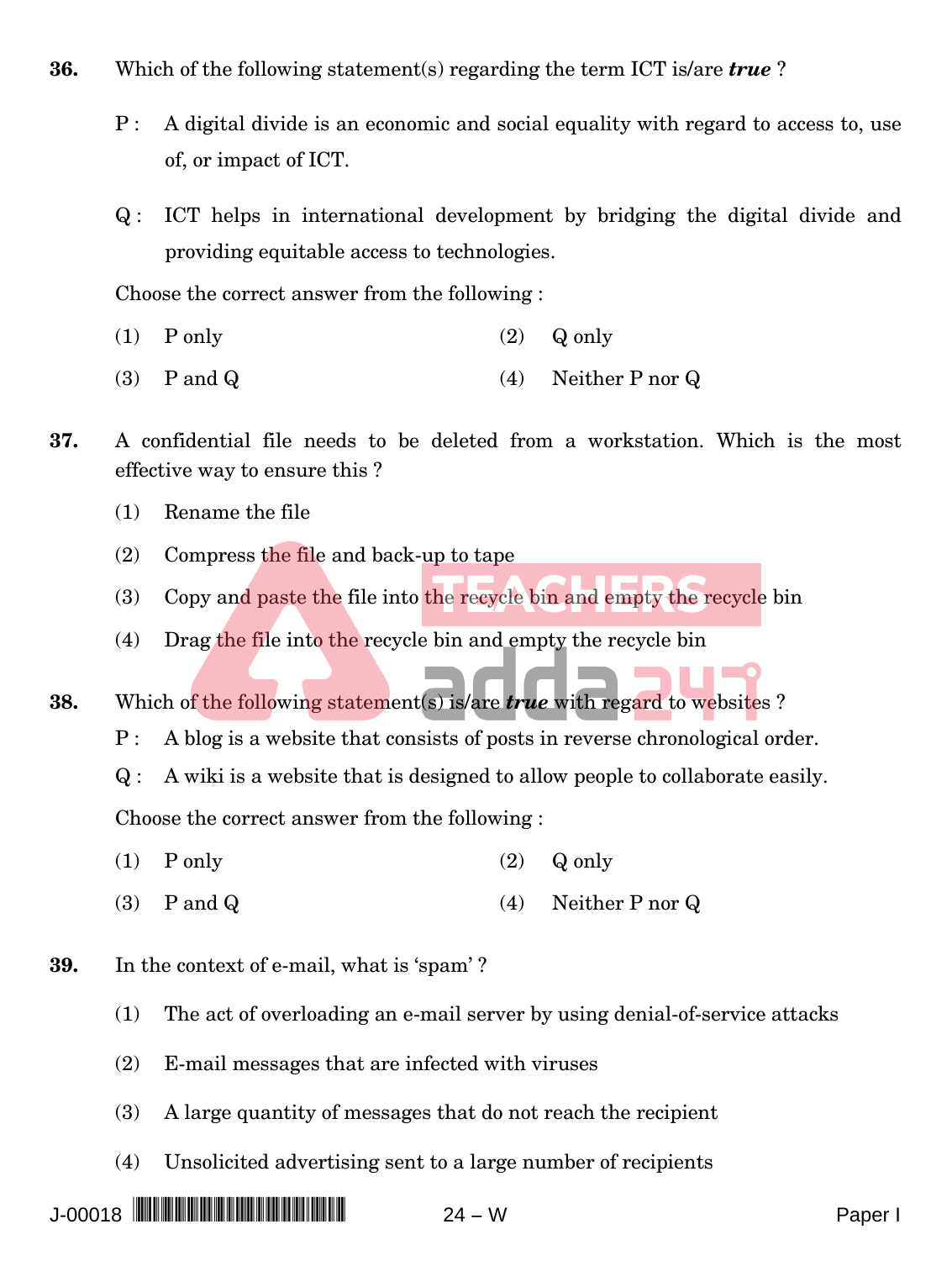- आई.सी.टी. पद के बारे में निम्नलिखित में से कौन-सा/से कथन *सही* है/हैं ? 36.
	- डिजिटल अंतराल आई.सी.टी. तक अभिगम्यता, उसके अनुप्रयोग, और उसके प्रभाव के बारे में आर्थिक  $\mathbf{p}$ : तथा सामाजिक समानता है ।
	- आई.सी.टी. डिजिटल अंतराल को कम करके और प्रौद्योगिकियों तक न्यायसंगत अभिगम्यता को प्रदान  $Q:$ कर अंतर्राष्टीय विकास में सहायता करता है।

निम्नलिखित में से सही उत्तर को चुनिए:

- केवल P  $(1)$  $(2)$  केवल  $\Omega$
- न तो  $P$  और न ही  $Q$  $(3)$  P और Q  $(4)$
- किसी भी वर्कस्टेशन से गोपनीय फाइल को विलुप्त किया जाना है। इसको सुनिश्चित करने का सर्वाधिक प्रभावी 37. तरीका क्या है ?
	- फाइल का नाम बदल कर नया नाम देना  $(1)$
	- फाइल को संकुचित करना और टेप पर कॉपी बनाना  $(2)$
	- फाइल को कॉ<mark>पी कर</mark> उसको रिसाइकि<u>ल बिन में पेस्ट करना और रिसाइकिल बिन को खा</u>ली करना  $(3)$
	- फाइल को डैग कर रिसाइकिल बिन में ले जाना और रिसाइकिल बिन को खाली करना  $(4)$

वेबसाइटस के बारे में निम्नलिखित में से कौन-सा/से कथन *सही* है/हैं ? 38.

- कोई भी ब्लॉग एक वेबसाइट होता है, जिसमें विलोम कालक्रमिक पोस्ट्स होते हैं।  $P:$
- कोई भी विकी एक वेबसाइट होता है, जिसको लोगों द्वारा सरलता से परस्पर सहयोग करने के लिए तैयार  $Q:$ किया गया है।

निम्नलिखित में से सही उत्तर को चुनिए:

- केवल P  $(1)$  $(2)$  केवल Q
- न तो  $P$  और न ही  $Q$  $(3)$ P और Q  $(4)$
- ई-मेल के संदर्भ में 'स्पैम' क्या है ? 39.
	- डिनायल-ऑफ-सर्विस प्रहारों के द्वारा ई-मेल सर्वर पर अति-भार डालने का कार्य  $(1)$
	- ई-मेल संदेश, जो वाइरसों से संक्रमित होते हैं  $(2)$
	- (3) संदेशों की एक बड़ी संख्या, जो सेवार्थियों तक नहीं पहुँचती
	- सेवार्थियों की एक बड़ी संख्या को भेजे गए अयाचित विज्ञापन  $(4)$

**J-00018 ||||||||||||||||||||||||** 

 $25 - W$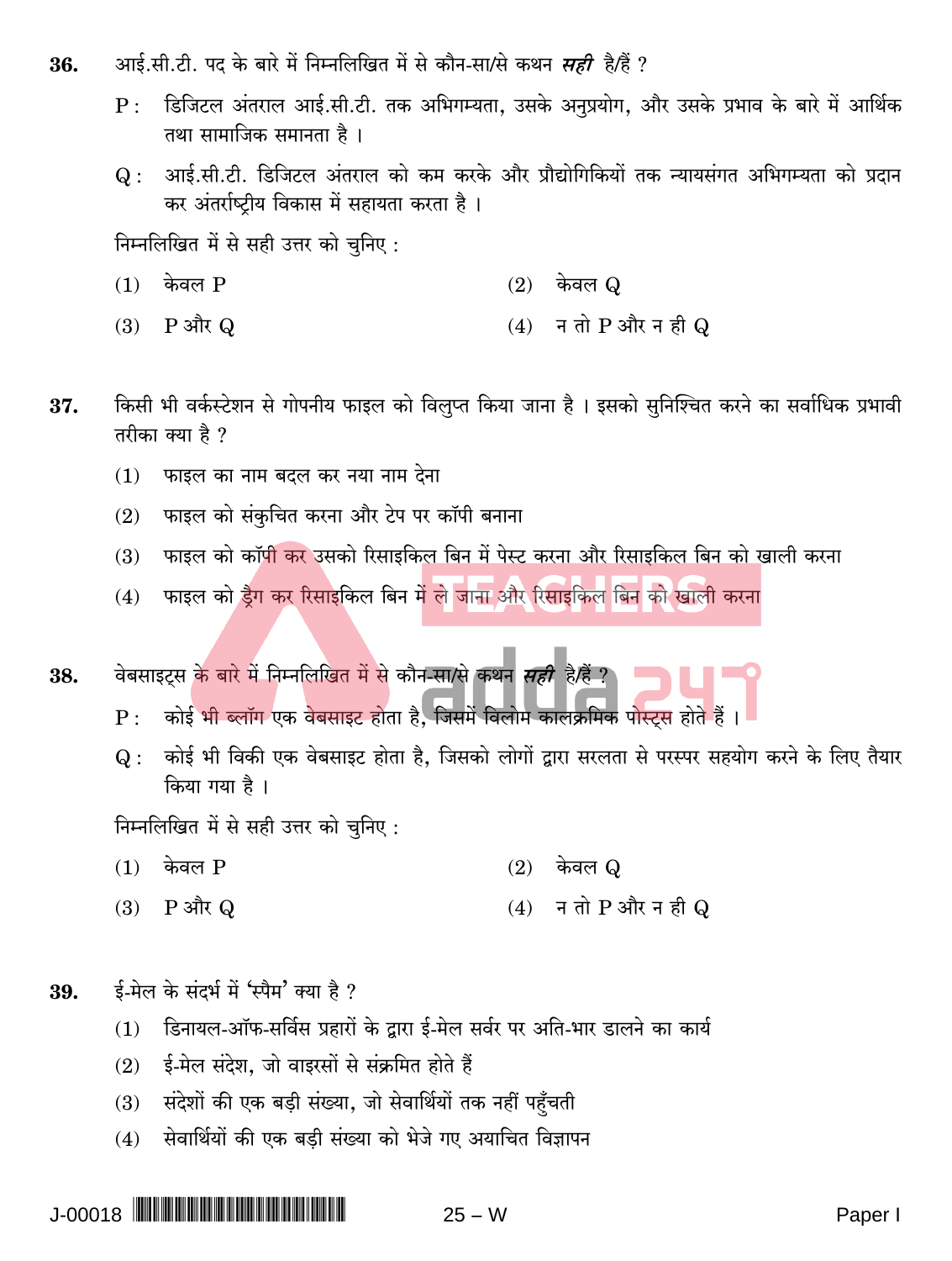- **40.** A virus type that is capable of shifting from one computer to another without user interaction is known as a
	- (1) Worm (2) Trojan
	- (3) Logic bomb (4) Boot sector
- **41.** Sustainable Development Goals (SDGs) are formally known as
	- (1) Transforming Our World : 2030 Agenda
	- (2) Sustainable Living For All : 2022 Agenda
	- (3) Life Of Dignity For All : 2022 Agenda
	- (4) One Planet, One People : 2030 Agenda
- **42.** An earthquake of a magnitude in the range of 6·0 6·9 on the Richter Scale is considered
	- (1) Moderate (2) Strong
	- (3) Major (4) Great
- **43.** Frequent episodes of dense smog in winter season in the National Capital Region (NCR) can be attributed to
	- (i) stubble burning
	- (ii) biomass burning in rural households
	- (iii) transport
	- (iv) transboundary movement of pollutants

Choose the correct answer from the code given below :

#### **Code :**

- $(1)$  (i) and (iii)
- $(2)$  (i), (ii) and (iii)
- $(3)$   $(i)$ ,  $(iii)$  and  $(iv)$
- (4) (i), (ii), (iii) and (iv)

J-00018 \*J-00018 PAPER I\* <sup>26</sup> <sup>−</sup> <sup>W</sup> Paper I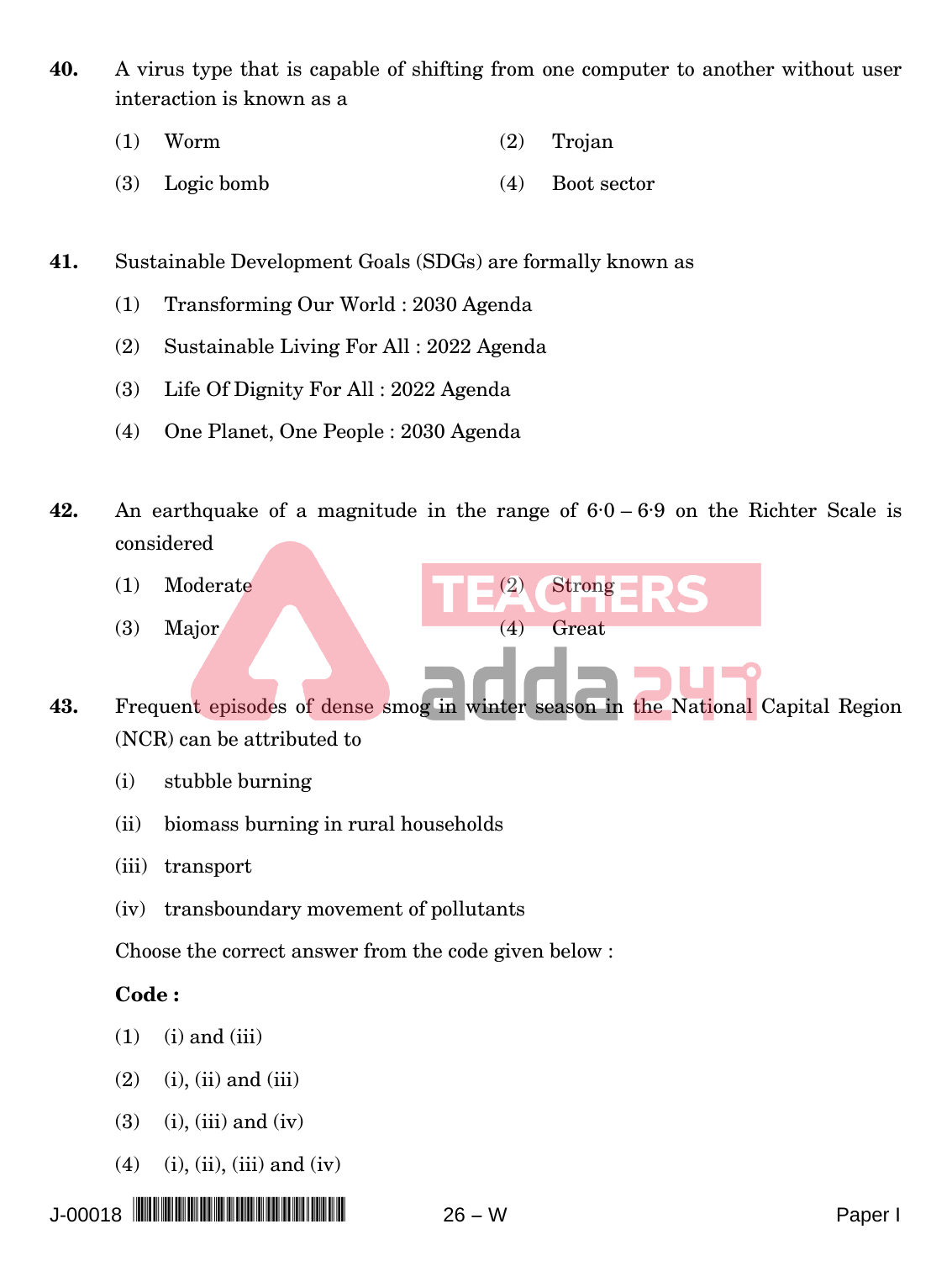- वाइरस का वह प्रकार, जो उपयोगकर्ता के अनुप्रयोग के बिना एक कम्प्यूटर से दसरे में हस्तांतरण में सक्षम है, 40. कहलाता है
	- $(1)$ ਕਸੀ  $(2)$  ट्रोजन
	- लॉजिक बॉम्ब  $(3)$ बूट सेक्टर  $(4)$
- सतत विकास लक्ष्यों (एस.डी.जी.) को औपचारिक रूप से किस नाम से जाना जाता है ? 41.
	- हमारे विश्व का रूपांतरण : 2030 एजेंडा  $(1)$
	- सभी के लिए सतत जीवन शैली : 2022 एजेंडा  $(2)$
	- सभी के लिए गरिमामय जीवन : 2022 एजेंडा  $(3)$
	- $(4)$  एक ग्रह, एक जनता : 2030 एजेंडा
- रिक्टर स्केल में 6.0 6.9 की रेंज के परिमाण वाले भूकम्प को माना जाता है 42.
	- $(1)$ मध्य स्तर का
	- $(3)$ बडा
- राष्ट्रीय राजधानी क्षेत्र (एन.सी.आर.) में सर्दी के मौसम में घनी 43. धंध की बारम्बार घटनाओं का कारण है

 $(2)$ 

- खेत की ठूँठ को जलाना  $(i)$
- ग्रामीण घरों में जैव मात्रा को जलाना  $(ii)$
- (iii) परिवहन
- (iv) प्रदुषकों का सीमा से परे का संचलन
- नीचे दिए गए कूट में से सही उत्तर को चुनिए:

## कूट:

- $(i)$  और  $(iii)$  $(1)$
- $(i)$ ,  $(ii)$  और  $(iii)$  $(2)$
- $(i)$ ,  $(iii)$  और  $(iv)$  $(3)$
- $(i)$ ,  $(ii)$ ,  $(iii)$  और  $(iv)$  $(4)$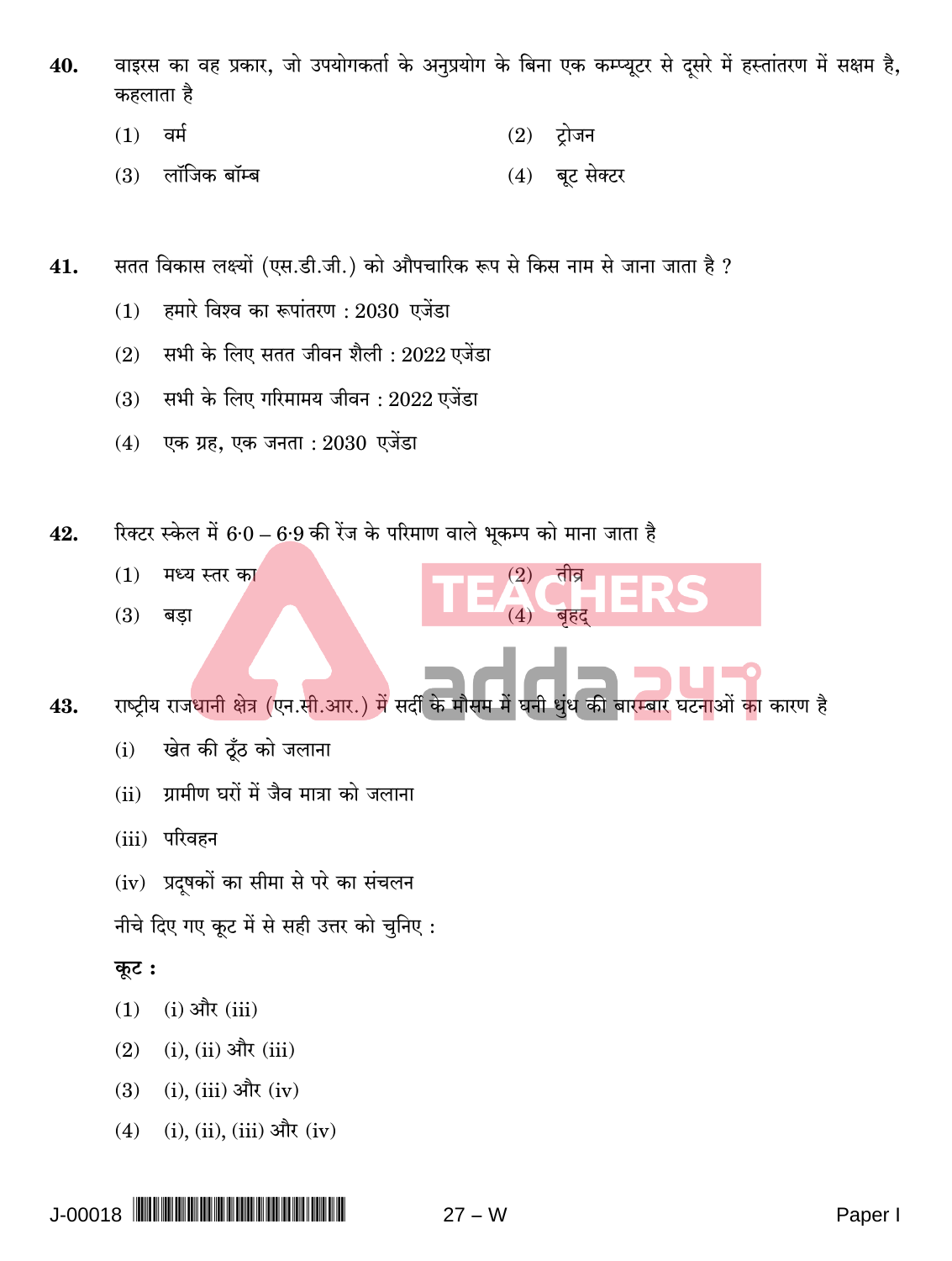- **44.** Municipal Solid Waste (MSW) comprises of
	- (i) Household waste
	- (ii) Sanitation residue
	- (iii) Waste from streets
	- (iv) Construction and demolition debris

Choose the correct answer from the code given below :

## **Code :**

- $(1)$   $(i)$ ,  $(ii)$  and  $(iii)$
- $(2)$  (i) and (iii)
- $(3)$   $(i)$ ,  $(iii)$  and  $(iv)$
- $(4)$  (i), (ii), (iii) and (iv)
- **45.** As per the Indian Government's target for exploiting renewable energy sources, the percentage share of solar and wind energy in the total power generation from renewable energy sources by the year 2022 will be about



- **46.** The mandate of the University Grants Commission (UGC) includes
	- (i) disbursing grants to Universities and colleges
	- (ii) recognising and monitoring technical institutions
	- (iii) funding research centres in Universities
	- (iv) managing various scholarship programmes

Choose the correct answer from the code given below :

## **Code :**

- $(1)$   $(i)$ ,  $(ii)$  and  $(iv)$
- $(2)$  (i), (iii) and (iv)
- $(3)$   $(i)$ ,  $(ii)$  and  $(iii)$
- $(4)$  (i), (ii), (iii) and (iv)

J-00018 \*J-00018 PAPER I\* <sup>28</sup> <sup>−</sup> <sup>W</sup> Paper I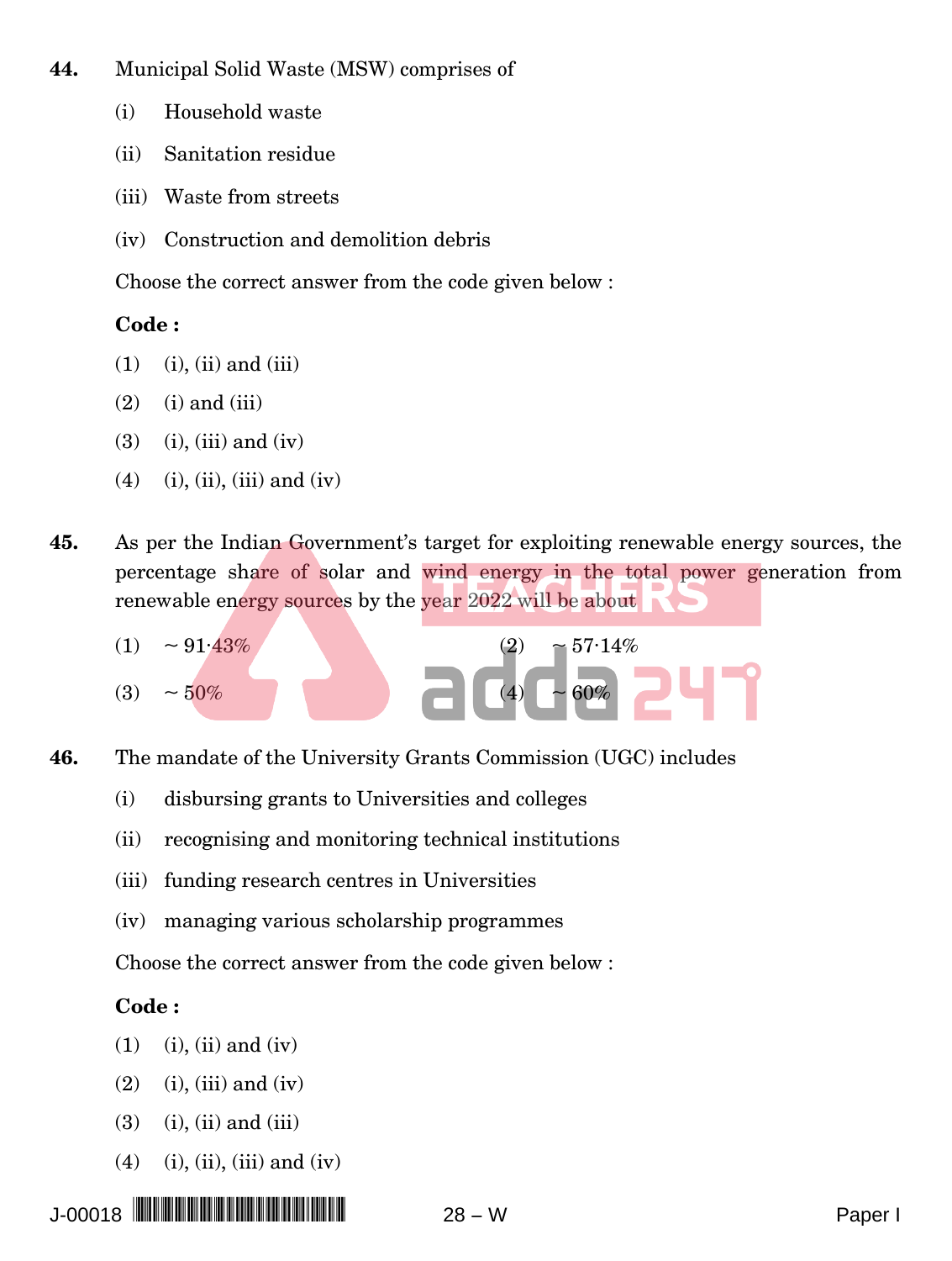- नगरपालिका के ठोस अपशिष्ट (एम.एस.डब्ल्य.) में आता है 44.
	- घरेलू अपशिष्ट  $(i)$
	- स्वच्छता-संबंधी अवशिष्ट  $(ii)$
	- (iii) गलियों का अपशिष्ट
	- (iv) निर्माण और ढहाने का मलबा
	- नीचे दिए गए कट में से सही उत्तर को चनिए:

## कूट:

- $(i)$ ,  $(ii)$  और  $(iii)$  $(1)$
- $(i)$  और  $(iii)$  $(2)$
- $(i)$ ,  $(iii)$  और  $(iv)$  $(3)$
- $(i), (ii), (iii)$  और  $(iv)$  $(4)$
- नवीकरणीय ऊर्जा स्रोतों <mark>के दो</mark>हन के लिए भारत सरकार के लक्ष्यों के अनुसार वर्ष 2022 तक नवीकरणीय ऊर्जा 45. स्रोतों से कुल विद्युत उत्पादन में सौर एवं वायु ऊर्जा का लगभग प्रतिशत हिस्सा होगा।

 $(2)$ 

 $\sim 57.14\%$ 

 $60%$ 

- $\sim 91.43\%$  $(1)$
- $\sim 50\%$  $(3)$
- विश्वविद्यालय अनुदान आयोग (यू.जी.सी.) के अधिदेश में सम्मिलित है 46.
	- विश्वविद्यालयों और कॉलेजों को अनुदान देना  $(i)$
	- तकनीकी संस्थानों को मान्यता देना एवं उनका प्रबोधन  $(ii)$
	- (iii) विश्वविद्यालयों में शोध केन्द्रों को आर्थिक सहायता देना
	- $(iv)$  विभिन्न छात्रवृत्ति कार्यक्रमों का प्रबंधन

नीचे दिए गए कूट में से सही उत्तर को चुनिए:

## कूट:

- $(1)$  $(i)$ ,  $(ii)$  और  $(iv)$
- $(i)$ ,  $(iii)$  और  $(iv)$  $(2)$
- $(i)$ ,  $(ii)$  और  $(iii)$  $(3)$
- (i), (ii), (iii) और (iv)  $(4)$

**J-00018 ||||||||||||||||||||||||**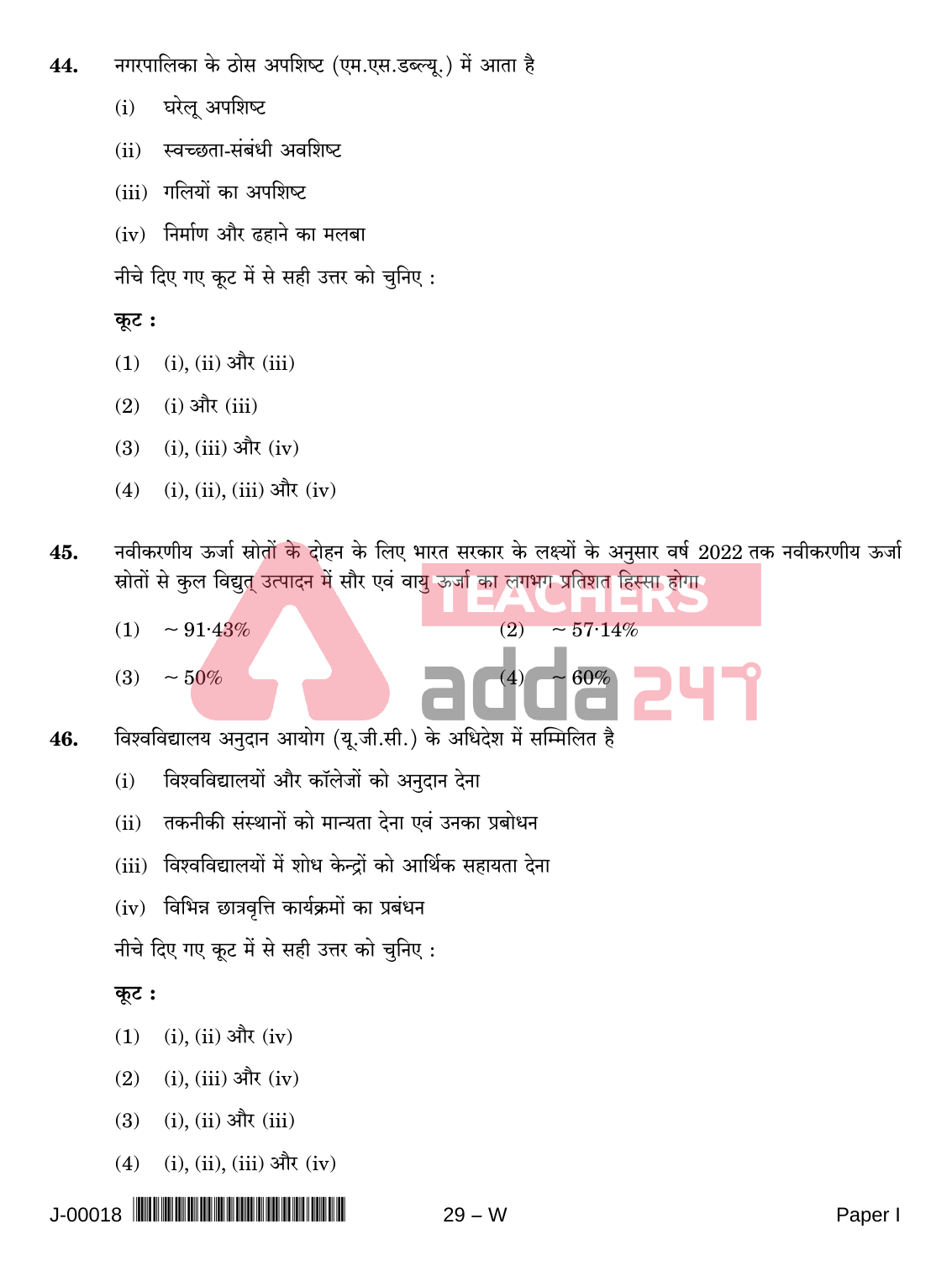**47.** Which one of the following States is going to have India's first National Rail and Transportation University ?

- (1) Uttar Pradesh (2) Maharashtra
- (3) Bihar (4) Gujarat
- **48.** The Citizen's Charter is an instrument which seeks to make an organisation
	- (i) Transparent
	- (ii) Accountable
	- (iii) Formal
	- (iv) Accessible

Choose the correct answer from the code given below :

#### **Code :**

- (1) (i) and (iii) (2) (i), (ii) and (iii)
- (3) (i), (ii) and (iv) (4) (i), (ii), (iii) and (iv)

**49.** The Chief Minister of a State is *not* eligible to vote in the Presidential election, if

- (1) he/she himself/herself is a candidate
- (2) he/she is a caretaker Chief Minister
- (3) he/she has a criminal case pending against him/her
- (4) he/she is a nominated member of the State Legislative Assembly
- **50.** In the QS World Rankings (2018), which of the following Indian Universities is/are among the top 500 Universities ?
	- (i) University of Delhi
	- (ii) University of Hyderabad
	- (iii) Banaras Hindu University
	- (iv) Jawaharlal Nehru University

Choose the correct answer from the code given below :

#### **Code :**

- (1) (i) only (2) (i), (ii) and (iv)
- (3) (i), (ii) and (iii) (4) (i), (ii), (iii) and (iv)

J-00018 \*J-00018 PAPER I\* <sup>30</sup> <sup>−</sup> <sup>W</sup> Paper I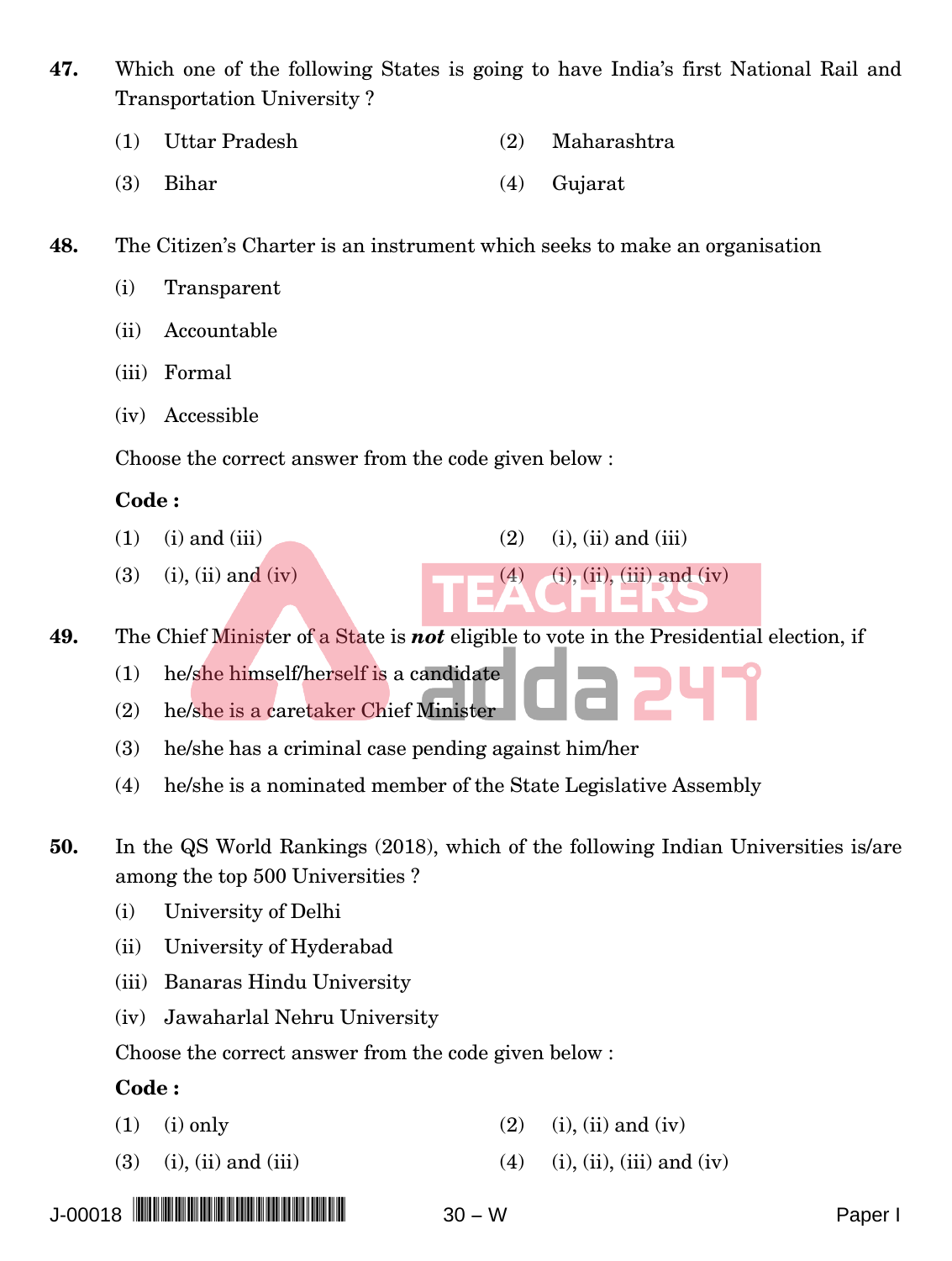- निम्नलिखित में से किस राज्य में भारत का प्रथम राष्टीय रेल एवं परिवहन विश्वविद्यालय स्थापित किया जाने 47. वाला है ?
	- उत्तर प्रदेश  $(1)$  $(2)$ महाराष्ट्र
	- बिहार  $(3)$  $(4)$ गुजरात
- नागरिक चार्टर एक उपकरण है, जो किसी संगठन को बनाता है 48.
	- पारदर्शी  $(i)$
	- उत्तरदायी  $(ii)$
	- (iii) औपचारिक
	- $(iv)$  अभिगम्य
	- नीचे दिए गए कूट में से सही उत्तर को चुनिए:
	- कूट:
	- $(i)$  और  $(iii)$  $(1)$
	- $(3)$  (i), (ii) और (iv)
- राज्य का मुख्य मंत्री राष्ट्रपति पद के चुनाव में मत देने का पात्र *नहीं* है, यदि 49.
	- वह स्वयं एक प्रत्याशी है  $(1)$
	- adda 247 वह कार्यवाहक मुख्य मंत्री है  $(2)$ 
		- उसके ख़िलाफ़ आपराधिक मामला लंबित है  $(3)$
	- वह राज्य विधान सभा का एक मनोनीत सदस्य है  $(4)$
- क्यू.एस. वर्ल्ड रैंकिंग (2018) में, निम्नलिखित में से कौन-सा/से भारतीय विश्वविद्यालय सर्वोच्च 50.  $500$  विश्वविद्यालयों में से है/हैं ?
	- दिल्ली विश्वविद्यालय  $(i)$
	- हैदराबाद विश्वविद्यालय  $(ii)$
	- (iii) बनारस हिन्दू विश्वविद्यालय
	- (iv) जवाहरलाल नेहरू विश्वविद्यालय
	- नीचे दिए गए कूट में से सही उत्तर को चुनिए:
	- कूट :
	- केवल (i)  $(1)$
	- $(3)$  (i), (ii) और (iii)  $(4)$
- $(i)$ ,  $(ii)$  और  $(iv)$  $(2)$ 
	- $(i)$ ,  $(ii)$ ,  $(iii)$  और  $(iv)$

 $(i)$ ,  $(ii)$  और  $(iii)$ 

(i), (ii), (iii) और (iv)

 $(2)$ 

 $(4)$ 

 $31 - W$